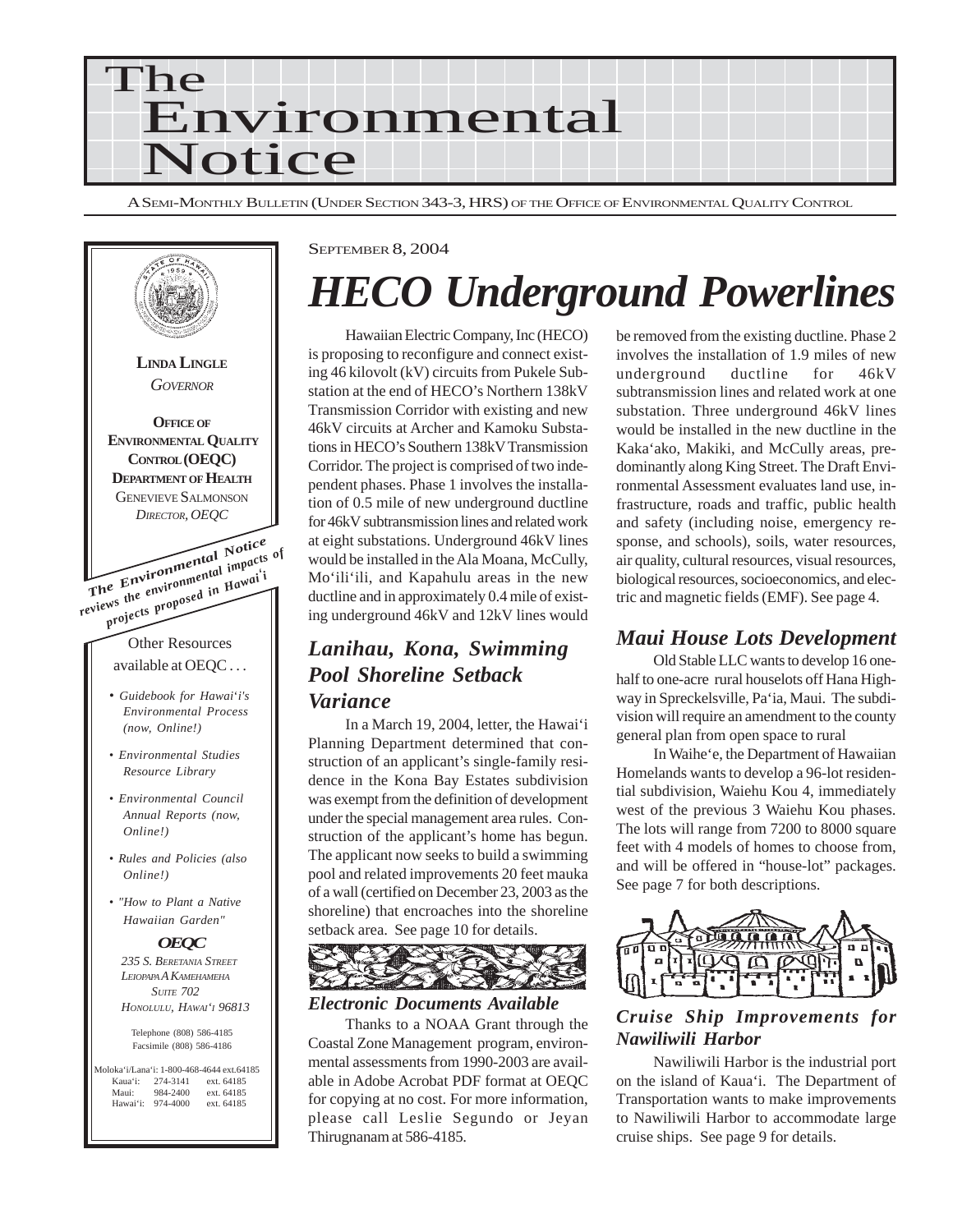# Table of Contents

#### SEPTEMBER 8, 2004

### **O'ahu Notices**

| East O'ahu Transmission Project: 46kV Phased Project (DEA)4     |
|-----------------------------------------------------------------|
| Anuenue (formerly Rainbow) Radio Facilities and Towers,         |
| Statewide, Koko Head, O'ahu, Hawai'i, DAGS Job No. 16-10-       |
|                                                                 |
| 5019 Kalaniana'ole Highway After-the-Fact Renovation (FEA-      |
|                                                                 |
| Jensen and Tully After-the-Fact Deck (FEA-FONSI)  5             |
| Castle High School Bleachers and Storage Facility (FEA-FONSI) 6 |
| Testing of M56 Smoke Generator System Millimeter Wave           |
| Module, Tropic Regions Test Center, Hawai'i (NEPA-EA, Draft     |
|                                                                 |

### **Maui Notices**

| Spreckelsville 16-Lot Rural Subdivision, Open Space         |
|-------------------------------------------------------------|
| Conservation Easement and County/State Donation Project     |
|                                                             |
|                                                             |
| Hana High and Elementary School Improvements (FEA-FONSI)  8 |

### **Kaua'i Notices**

| Lumaha'i Environmental Network (Weather Stations) (DEA) 9   |  |
|-------------------------------------------------------------|--|
| Segmented Pier 3 Improvements at Nawiliwili Harbor, Job No. |  |
|                                                             |  |

# **Hawai'i Notices**

*Laurance Shoreline Setback Variance in Lanihau* (DEA) ............10

### **Intra-State Notices**

| Short Austere Airfield Construction in the State of Hawai'i, on the |
|---------------------------------------------------------------------|
| Islands of Kaua'i, O'ahu and Hawai'i (NEPA-EA)  11                  |
| Seabird Interaction Mitigation Methods in the Northwestern          |
|                                                                     |

# **Federal Notices**

*[Proposed Safe Harbor Agreement for Management of the](#page-11-0) [Hawaiian Stilt and Hawaiian Coot, O'ahu](#page-11-0)* ..................................12



| Kaloko-Honokohau National Historical Park Advisory         |
|------------------------------------------------------------|
|                                                            |
| Fishing Moratorium Extended for Hancock Seamount in the    |
|                                                            |
|                                                            |
| Indigenous Fishing Practices and Community Based Fishing   |
|                                                            |
| Gamma Imaging Inspection System Programmatic Environmental |
|                                                            |

# **Shoreline Notices**

# **Pollution Control Permits**

# **Coastal Zone News**

| <b>Federal Consistency Determinations:</b>                   |
|--------------------------------------------------------------|
| Install & Operate Stream Gage on Kamalo Gulch, Moloka'i 16   |
| Install & Operate Stream Gage on Kawela Gulch, Moloka'i 16   |
| Special Management Area                                      |
|                                                              |
| Special Management Area, Chapter 25, Revised Ordinances      |
| of Honolulu, Documents:                                      |
| Schrader SMP and 6-unit Cluster Housing Development ("He'eia |
|                                                              |
|                                                              |
|                                                              |

# **Environmental Tip**

"*Ua mau ke 'ea o ka 'aina i ka pono*" (solution on October 8) ......19

# **Environmental Council**



*We provide access to our activities without regard to race, color, national origin (including language), age, sex, religion, or disability. Write or call OEQC or our departmental Affirmative Action Officer at Box 3378, Honolulu, HI 96801-3378 or at (808) 586-4616 (voice/tty) within 180 days of a problem. OEQC intends to make the information in this bulletin accessible to everyone. Individuals that require this material in a different format (such as large type or braille), should contact our office for assistance.*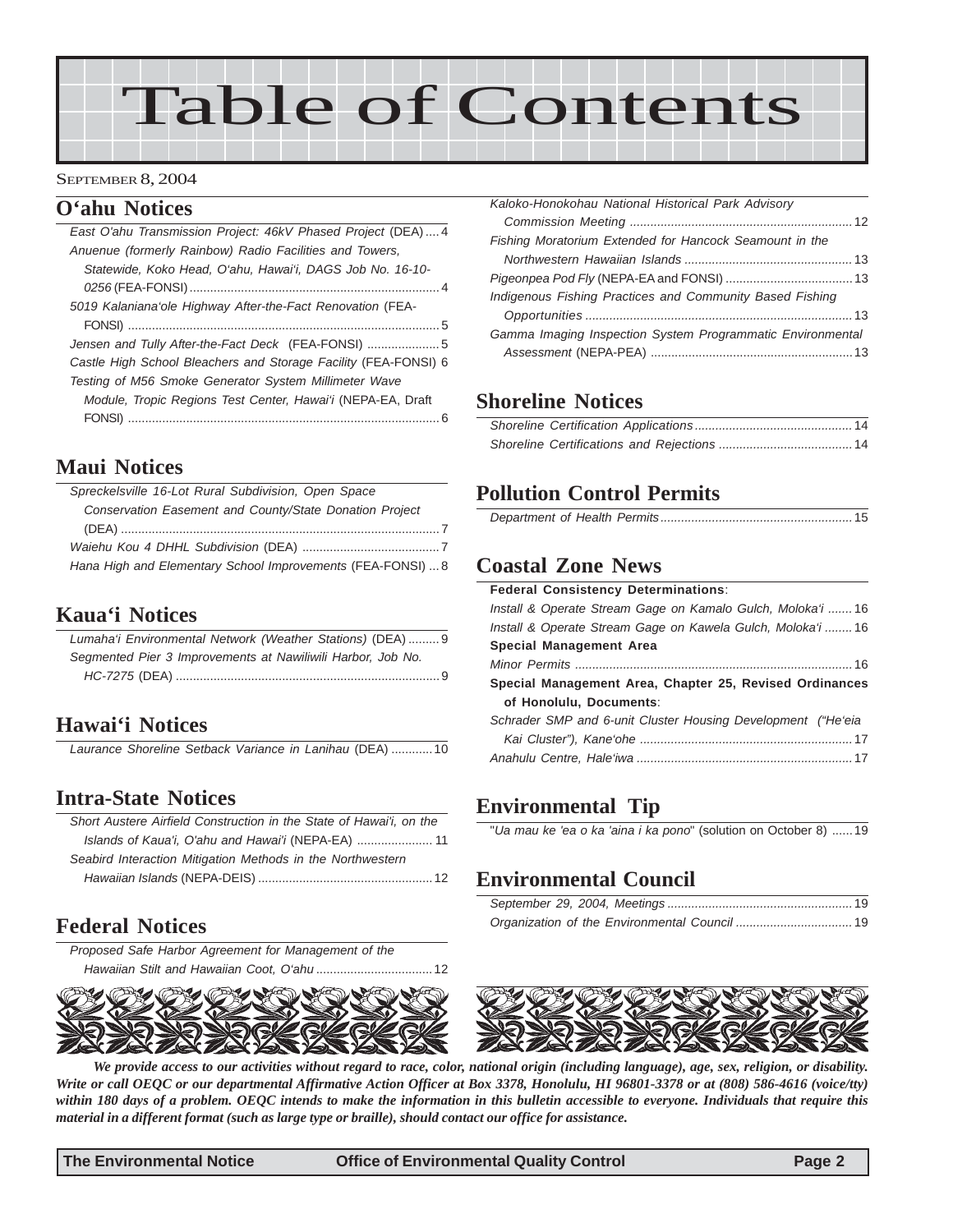

### **Draft EA**

A project or action that may affect the environment cannot be implemented until an Environmental Assessment (EA) is prepared in accordance with Chapter 343, Hawai'i Revised Statutes (HRS). If the lead State or county agency (the *proposing agency* for agency actions, or the *approving agency* for applicant actions) anticipates that the project will have no significant environmental impact, then affected agencies, individuals, and organizations must be consulted and a Draft EA (DEA) is written and public notice is published in this periodic bulletin (see, section 343-3, HRS) known as the *Environmental Notice*. The public has 30 days to comment on the Draft EA from the date of the first notice.

### **Final EA and FONSI**

After the lead agency reviews the public comments, if it determines that the project will have no significant effect on the environment, then it will prepare a Final EA (FEA) and issue a Finding of No Significant Impact (FONSI) formerly called a *Negative Declaration.* The Final EA must respond to all public comments. An Environmental Impact Statement will not be required and the project may now be implemented. The public has 30 days from the first notice of a FONSI in this periodic bulletin to ask a court to require the preparation of an EIS.

### **Final EA and EISPN**

When a lead agency decides that a project may have a significant environmental impact, an Environmental Impact Statement (EIS) must be prepared prior to implementing the project. Like the DEA (see *above*), affected agencies, individuals and organizations must be consulted prior to preparation of the final EA (FEA) and issuance of a determination called an EIS preparation notice (EISPN). (The EA is called *final*, to distinguish it from the draft, above). After the FEA is written by the lead agency, and notice of the FEA and EISPN is published in the this periodic bulletin, any agency, group, or individual has 30 days from the first publication of the EISPN to request to become a consulted party and to make written comments regarding the environmental effects of the proposed action. The public (including an applicant) has 60 days from the first notice of an EISPN in this periodic bulletin to ask a court to not require the preparation of an EIS.

### **Draft EIS**

After receiving the comments on the FEA and EISPN (see *above*), the lead agency or private applicant must prepare a Draft Environmental Impact Statement (DEIS) prior to project implementation. This document must completely disclose the likely impacts of a project. Direct, indirect and cumulative impacts must be discussed along with measures proposed to mitigate them.

The public has 45 days from the first publication date in this periodic bulletin to comment on a DEIS. The DEIS must respond to comments received during the FEA-EISPN comment period in a *point-by-point* manner.

### **Final EIS**

After considering all public comments filed during the DEIS stage, the agency or applicant must prepare a Final EIS (FEIS). The FEIS must respond in a *point-by-point* manner to all comments from the draft stage. Requisite deeper analyses must be included in the FEIS. For applicant projects, the approving agency is authorized to accept the FEIS. For agency project the Governor or the county mayor is the accepting authority. Only after the EIS is accepted may the project be implemented.

### **Acceptability**

If the FEIS is accepted, the law requires that notice of this be published in this periodic bulletin. The public has 60 days from the date of first notice of acceptance to ask a court to vacate the acceptance of an EIS. In the case of applicant actions, the law requires that an approving agency must make a determination on acceptance within thirty-days of receipt of the FEIS or the FEIS is deemed accepted. Also, for applicant actions, the law provides for an administrative appeal of a non-acceptance to the Environmental Council.

### **NEPA**

The National Environmental Policy Act (NEPA) requires federal projects to prepare an EA or EIS. It many ways it is similar to Hawai'i's law. Some projects require both a state (or county) *and* federal EIS and the public comment procedure should be coordinated. Although not required by law, the OEQC publishes NEPA notices in this periodic bulletin to help keep the public informed of important federal actions.

### **SMA Permits**

The Special Management Area (SMA) is along the coastlines of all our islands and development in this area is generally regulated by Chapter 205A, HRS and county ordinance. A special subset of the SMA that is regulated by Chapter 343, HRS is the Shoreline Setback Area. Most development in this area requires a Special Management Permit (SMP). This periodic bulletin posts notice of these SMP applications to encourage public input.

### **Shoreline Certifications**

State law requires that Hawai'i shorelines be surveyed and certified when necessary to clearly establish the shoreline setback (an area contained between the certified shoreline and a prescribe distance inland (usually 40 feet) from the certified shoreline). The public may participate in the process to help assure accurate regulatory boundaries. Private land owners often petition to have their shoreline certified by the State surveyor prior to construction. This periodic bulletin publishes notice from the Department of Land and Natural Resources of both shoreline certification applicants and of final certifications or rejections.

### **Environmental Council**

The Environmental Council is a fifteenmember citizen board appointed by the Governor to advise the State on environmental concerns. The council makes the rules that govern the Environmental Impact Statement process. The agendas of their regular meetings are published on the Internet at http://www.ehawaiigov.org/calendar and the public is invited to attend.

### **Exemption Lists**

Government agencies must keep a list describing the minor activities they regularly perform that are declared exempt from the environmental review process. These lists are reviewed and approved by the Environmental Council. This periodic bulletin will publish an agency's draft exemption list for public comment prior to Council decision making, as well as notice of the Council's decision on the list.

### **Conservation District**

Any use of land in the State Conservation District requires a Conservation District Use Application (CDUA). These applications are reviewed and approved by the Board of Land and Natural Resources (BLNR). Members of the public may intervene in the permit process. Notice of these permit applications is published in this periodic bulletin.

### **Endangered Species**

This periodic bulletin is required by Section 343-3(c), HRS, to publish notice of public comment periods or public hearings for habitat conservation plans (HCP), safe harbor agreements (SHA), or incidental take licenses (ITL) under the federal Endangered Species Act, as well as availability for public inspection of a proposed HCP or SHA, or a proposed ITL (as a part of an HCP or SHA).

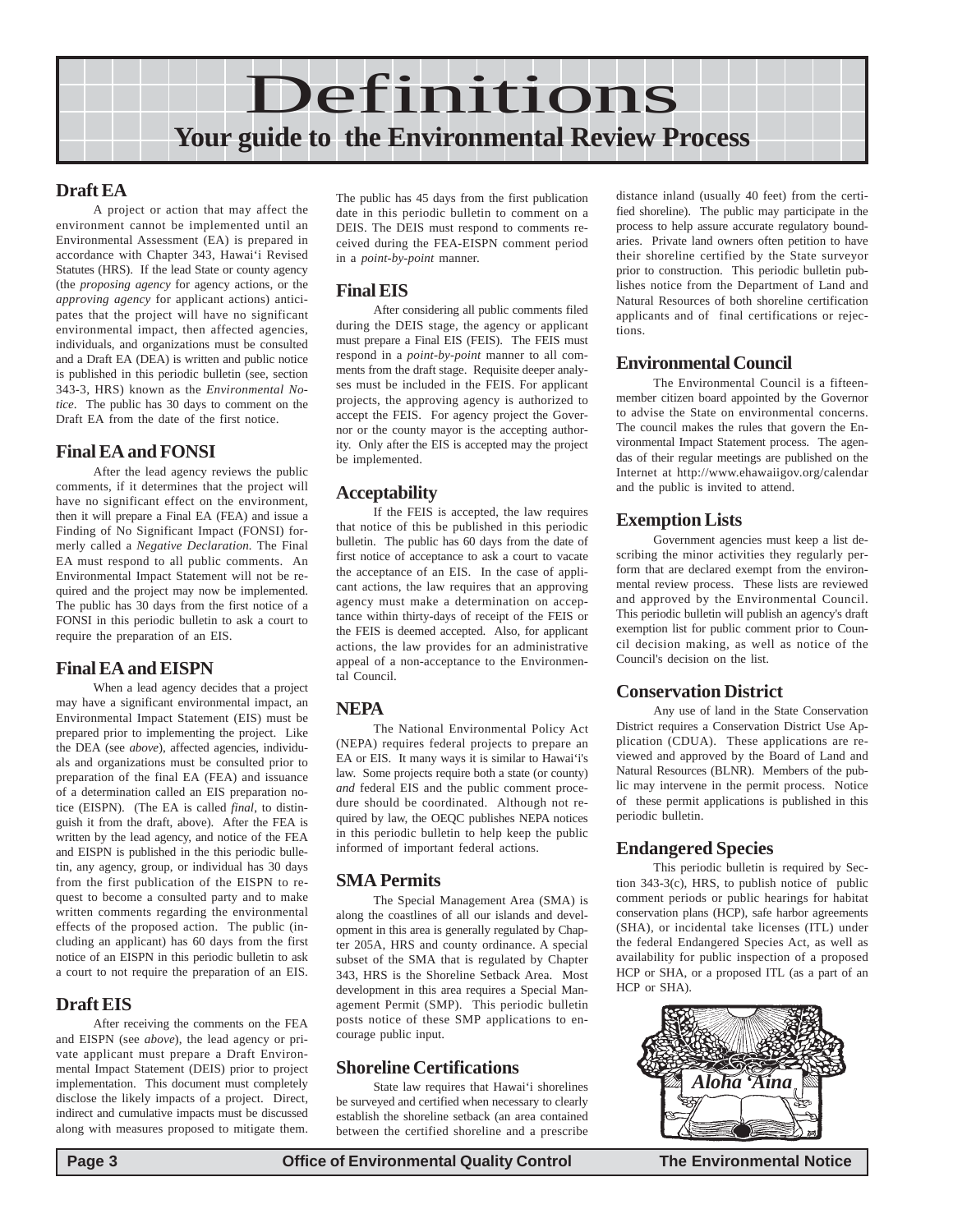# <span id="page-3-0"></span>**O'ahu Notices**

SEPTEMBER 8, 2004

### **East O'ahu Transmission Project 46 kV Phased Project (DEA)**

| District:             | Honolulu                                     |
|-----------------------|----------------------------------------------|
| TMK:                  | Zone 2, various plats and parcels            |
| <b>Applicant:</b>     | Hawaiian Electric Company, Inc. (HECO), P.O. |
|                       | Box 2750, Honolulu, Hawai'i 96840-0001.      |
|                       | Contact: Kerstan J. Wong, Project Manager    |
|                       | $(543 - 7059)$                               |
| <b>Approving</b>      |                                              |
| <b>Agency:</b>        | State of Hawai'i Public Utilities Commission |
|                       | (PUC), 465 South King Street, First Floor,   |
|                       | Honolulu, Hawai'i 96813. Contact: Mr.        |
|                       | Carlito Caliboso, Chairman (586-2020)        |
| <b>Consultant:</b>    | Belt Collins Hawai'i Ltd., 2153 North King   |
|                       | Street, Suite 200, Honolulu, Hawai'i 96819.  |
|                       | Contact: Lesley A. Matsumoto (521-5361)      |
| <b>Public Comment</b> |                                              |
| Deadline:             | October 8, 2004                              |
| Status:               | DEA Notice pending public comment.           |
|                       | Address comments to the applicant and        |
|                       | approving agency with copies to the          |
|                       | consultant and OEQC.                         |
| <b>Permits</b>        |                                              |
| required:             | Noise; noise variance; conditional use -     |
|                       | minor; excavation; grading, and stockpiling  |

Hawaiian Electric Company, Inc. (HECO) is proposing to reconfigure and connect existing 46 kilovolt (kV) circuits from



Pukele Substation at the end of HECO's Northern 138kV Transmission Corridor with existing and new 46kV circuits at Archer and Kamoku Substations in HECO's Southern 138kV Transmission Corridor. The project is comprised of two independent phases. Phase 1 involves the installation of 0.5 mile of new under-

ground ductline for 46kV subtransmission lines and related work at eight substations. Underground 46kV lines would be installed in the Ala Moana, McCully, Mo'ili'ili, and Kapahulu areas in the new ductline and in approximately 0.4 mile of existing underground 46kV and 12kV lines would be removed from the existing ductline. Phase 2 involves the installation of 1.9 miles of new underground ductline for 46kV subtransmission lines and related work at one substation. Three underground 46kV lines would be installed in the new ductline in the Kaka'ako, Makiki, and McCully areas, predominantly along King Street. The Draft Environmental Assessment evaluates land use, infrastructure, roads and traffic, public health and safety (including noise, emergency response,

and schools), soils, water resources, air quality, cultural resources, visual resources, biological resources, socioeconomics, and electric and magnetic fields (EMF). No substantial direct, secondary, or cumulative impacts were identified.

### **Anuenue (formerly Rainbow) Radio Facilities and Towers, Statewide, Koko Head, O'ahu, Hawai'i, DAGS Job No. 16-10-0256 (FEA-FONSI)**

| District:            | Honolulu                                                                                                                                                     |
|----------------------|--------------------------------------------------------------------------------------------------------------------------------------------------------------|
| TMK:                 | $3-9-012:002$                                                                                                                                                |
| <b>Proposing</b>     |                                                                                                                                                              |
| Agency:              | Department of Accounting and General<br>Services, State of Hawai'i, 1151 Punchbowl<br>Street, Honolulu, Hawai'i 96813. Contact:<br>Allen Yamanoha (586-0488) |
| <b>Determination</b> |                                                                                                                                                              |
| Agency:              | Same as above                                                                                                                                                |
| Consultant:          | Wilson Okamoto Corporation, 1907 South<br>Beretania Street, Suite 400, Honolulu, Hawai'i<br>96826. Contact: John L. Sakaguchi (946-2277)                     |
| Status:              | <b>FEA/FONSI</b>                                                                                                                                             |
| <b>Permits</b>       |                                                                                                                                                              |
| <b>Required:</b>     | Building, grading, special management area                                                                                                                   |

The State of Hawai'i Department of Accounting and General Services (DAGS) through its Information and Communication Service Division (ICSD) carries out the responsibilities for statewide telecommunications for the Executive Branch of the



Hawaii State Government. The ICSD owns and operates microwave radios, antenna systems, towers, buildings, and related facilities and infrastructure throughout the islands. DAGS ICSD will own the proposed Anuenue (formerly Rainbow) Radio Facilities and Tower at the Koko Head project site which will also be

shared with the City and County of Honolulu. The new facilities and tower will support the rebuilding and modernization of a shared State and Federal microwave system owned by the ICSD. In addition to the ICSD, the Anuenue Radio Facilities at the Koko Head project site will support the State of Hawai'i Department of Health Emergency Medical Services Systems Branch, the City and County of Honolulu, the US Coast Guard, and Federal law enforcement agencies. The facilities will also be used to support the public safety radio system and the backbone microwave of the as well as the radio systems of the US Coast Guard. The Anuenue Radio Facilities Koko Head project site is located in the Maunalua District of O'ahu about 11 miles east of downtown Honolulu within lands owned by the City and County of Honolulu, Tax Map Key: 3-9-012:002. The project site is located about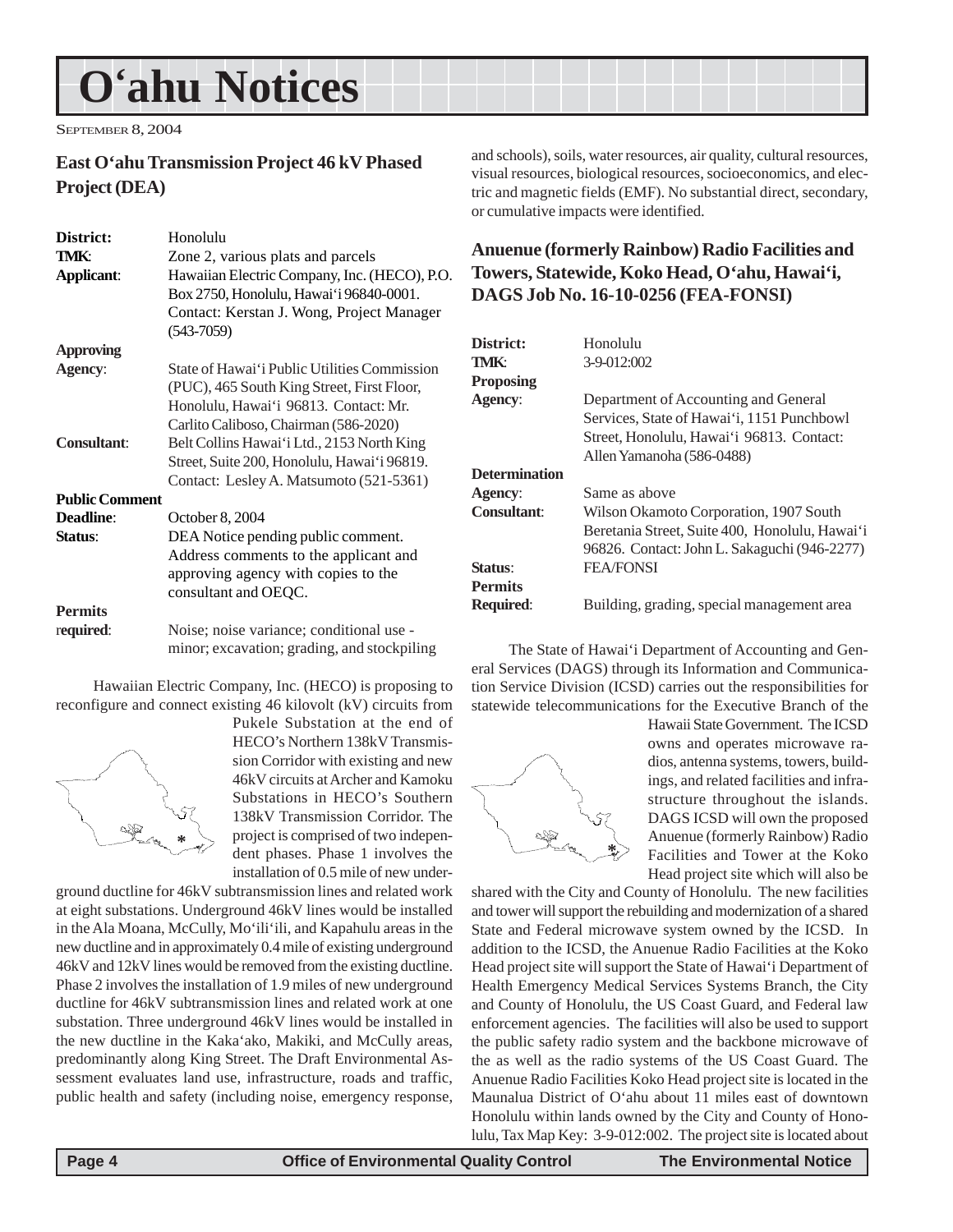<span id="page-4-0"></span>

0.9 mile (4,500 feet) south of Kalaniana'ole Highway, State Route 72, and will occupy an area of about 8,500 square feet on the southern slope of Koko Head adjacent to the existing City and County of Honolulu communication facilities. Other nearby facilities include the Federal Aviation Administration (FAA) VORTAC facility, and Nextel and Oceanic Time Warner facilities. Access to the project site will be via an existing improved road that serves the other developed facilities at Koko Head. The access road to the facility is controlled by the City and County of Honolulu Department of Parks and Recreation. The project site will be used under a Memorandum of Agreement between the City and County of Honolulu and the State of Hawai'i. The project site is designated Preservation on the City and County of Honolulu East Honolulu Sustainable Communities Plan. The City and County of Honolulu zoning designation is P-1 Preservation. The State Land Use Commission designates the Koko Head project site in the Conservation District. The project site is located within the City and County of Honolulu Special Management Area (SMA). The new unmanned telecommunications facility would be built on approximately 0.2 acres, and would consist of an equipment building with approximately 1,828 square feet of interior space, a 70-foot tall four-leg self-supporting tower sized to carry multiple microwave solid and grid dish antennas, a doublewall exterior fuel tank, and interior items to support the radio equipment such as an emergency generator, station rectifiers and charger system, electrical power transfer and control system, and air conditioning. The facility would also include the installation of grounding radials, and commercial power connection. The existing City and County four towers and building will be removed City after the new facilities are complete. In addition, the existing seven above ground utility poles (five active and 2 abandoned) will be removed and the utility systems relocated to an underground system as part of the project. The new tower, facilities, and access road will be sited to avoid disturbing the existing partially underground World War II bunkers located in the area. The new facility and tower will be designed and constructed to remain operational at wind speeds of up to 110 miles per hour (mph) and to survive wind speeds of up to 155 mph. At least 10 dish antennas and 12 other types of antennas will be attached to the tower to meet the known requirements of the public agency users. Electrical power will be supplied via connection to the commercial power line that services the existing nearby facilities. No State or City and County of Honolulu employees will be assigned to the facility on a daily basis. Since the project site has not been previously cleared, construction activities would primarily be related to construction of the fenced-incompound, the building, and the tower. These activities will create dust and noise while work occurs on the project site. Once operational, the only activity would be visits by government employees and contract service personnel to perform periodic monitoring and maintenance functions.

### **5019 Kalaniana'ole Highway After-the-Fact Renovation (FEA-FONSI)**

| District <sup>.</sup> | Honolulu                                     |
|-----------------------|----------------------------------------------|
| TMK:                  | 3522:3                                       |
| <b>Applicant:</b>     | 5019 Kalaniana ole LLC, P.O. Box 25640,      |
|                       | Honolulu, Hawai'i 96825. Contact: Tom        |
|                       | Coulson (782-1750)                           |
| <b>Approving</b>      |                                              |
| <b>Agency:</b>        | City and County of Honolulu, Department of   |
|                       | Planning and Permitting, 650 S. King Street, |
|                       | 7th Floor, Honolulu, Hawai'i 96813. Contact: |
|                       | Dana Teramoto (523-4648)                     |
| Consultant:           | Environmental Communications, Inc., 1188     |
|                       | Bishop Street, Suite 2210, Honolulu, Hawai'i |
|                       | 96813. Contact: Mr. Taeyong Kim (528-4661)   |
| Status:               | <b>FEA-FONSI</b>                             |
| <b>Permits</b>        |                                              |
| Required:             | Shoreline Setback Variance                   |
|                       |                                              |

The applicant, 5019 Kalaniana'ole LLC, proposes to retain

the following within the shoreline setback: addition to a portion of the ground floor; a raised living room on the second floor; and a new secondfloor lanai.The original second floor was a splitlevel, in which the living room was 4 feet below the remainder of the second floor. The after the fact work included raising



the living room by 4 feet so that it is now level with the remainder of the second floor. A new stairway (on the exterior right side of the dwelling) also replaced an existing stairway with the living room's height increase. A ground floor previously had one bedroom, a full bath, one halfbath, laundry area, and garage. The addition to the ground floor includes floor area added to the existing bedroom, thus the one bedroom was converted to two bedrooms. A covered lanai was created with the raising of the living room by 4 feet. This lanai area was previously used as a storage area.

### **Jensen and Tully After-the-Fact Deck (FEA-FONSI)**

| <b>District:</b> | Waialua                                   |
|------------------|-------------------------------------------|
| TMK:             | 6112:5                                    |
| Applicant:       | Janet Jensen and Greg Tully, 805 18th     |
|                  | Avenue, Honolulu, Hawai'i 96816. Contact: |
|                  | Janet Jensen (735-3797)                   |



**The Environmental Notice Office of Environmental Quality Control Page 5**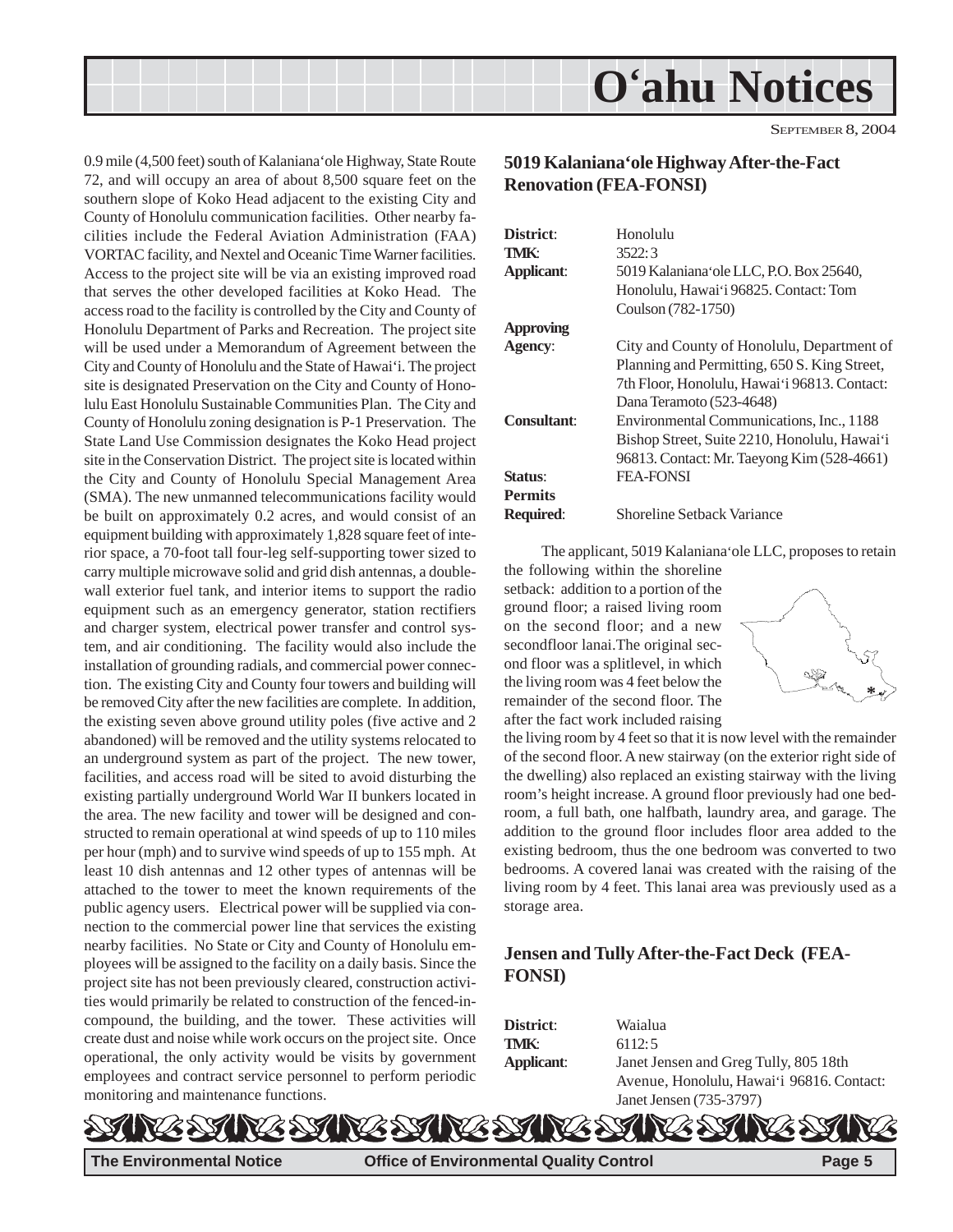# <span id="page-5-0"></span>**O'ahu Notices**

SEPTEMBER 8, 2004

#### **Approving**

| <b>Agency:</b>     | City and County                             |
|--------------------|---------------------------------------------|
|                    | of Honolulu,                                |
|                    | $\ast$<br>Department of                     |
|                    | Planning and                                |
|                    | Permitting, 650 S.                          |
|                    | King Street, 7th                            |
|                    | Floor, Honolulu,                            |
|                    | Hawai'i 96813. Contact: Dana Teramoto (523- |
|                    | 4648)                                       |
| <b>Consultant:</b> | Analytical Planning Consultants, Inc., 928  |
|                    | Nu'uanu Avenue, Suite 502, Honolulu,        |
|                    | Hawai'i 96813. Contact: Donald Clegg (536-  |
|                    | 5695)                                       |
| Status:            | <b>FEA-FONSI</b>                            |
| <b>Permits</b>     |                                             |
| <b>Required:</b>   | <b>Shoreline Setback Variance</b>           |

The applicants, Janet Jensen and Greg Tully, propose to retain a deck within the shoreline setback. In 2002, the applicants replaced the damaged deck and extended the deck from 10 feet to 20 feet long. The deck is 4.5 feet wide by 20 feet long. It is approximately 7 feet above the ground. There are no supports and posts under the deck. The entire deck is within the shoreline setback. The project is located at 61-277 Kamehameha Highway, Hale'iwa, O'ahu, Hawai'i.

### **Castle High School Bleachers and Storage Facility (FEA-FONSI)**

| District:            | Koolaupoko                                   |
|----------------------|----------------------------------------------|
| TMK:                 | $4 - 5 - 34:008$                             |
| <b>Proposing</b>     |                                              |
| <b>Agency:</b>       | Department of Accounting and General         |
|                      | Gervices, Division of Public Works, Planning |
|                      | Branch, P.O. Box 119, Honolulu, Hawaii       |
|                      | 96810. Contact: Lance Maja (586-0483)        |
| <b>Determination</b> |                                              |
| <b>Agency:</b>       | Same as above.                               |
| <b>Consultant:</b>   | R.M. Towill Corporation, 420 Waiakamilo Rd., |
|                      | Suite 411, Honolulu, Hawaii 96817. Contact:  |
|                      | Chester Koga $(842-1133)$                    |
| <b>Status:</b>       | <b>FEA/FONSI</b>                             |
| <b>Permits</b>       | Grubbing, grading, stockpiling;              |
| <b>Required:</b>     | building, electrical, plumbing, sidewalk/    |
|                      | driveway and demolition work                 |

The Department of Accounting and General Services proposes bleacher improvements at James B. Castle High School in Kaneohe, Koolaupoko, Oahu, on the east sideline and end zones of the football field. The proposed improvements are designed to accommodate the growing number of spectators wishing to at-

tend athletic and special events, particularly football games and graduation. In addition, the school has no bleacher facilities that meet access requirements of the Americans with Disabilities Act and additional storage space is needed to store athletic equip-



ment. Construction will include three ADAcompliant aluminum bleacher structures with steel frames on concrete foundations; 5feet wide concrete walkways leading from each side of the main bleachers to the respective end zone bleachers; 6 new paved parking stalls; and two new athletic equipment storage areas adjacent to the bleachers.

### **Testing of M56 Smoke Generator System Millimeter Wave Module, Tropic Regions Test Center, Hawai'i (NEPA-EA, Draft FONSI)**

| Districts:            | Ko'olauloa and Wahiawa Districts             |
|-----------------------|----------------------------------------------|
| <b>Proposing</b>      |                                              |
| Agency:               | Environmental Division (APVG-GWV),           |
|                       | Directorate of Public Works, U.S. Army       |
|                       | Garrison, Hawai'i, 572 Santos Dumont         |
|                       | Avenue, Wheeler Army Airfield, Schofield     |
|                       | Barracks, Hawai'i 96857-5013. Contact: Peter |
|                       | Yuh, Jr., (656-2878 extension 1051)          |
| <b>Determination</b>  |                                              |
| Agency:               | Same as above.                               |
| Status:               | NEPA environmental assessment and draft      |
|                       | finding of no significant impact (FNSI).     |
|                       | Address comments and requests for copies     |
|                       | of the environmental assessment to the       |
|                       | proposing agency.                            |
| <b>Public comment</b> |                                              |

**deadline**: October 8, 2004

The US Army Test and Evaluation Command proposes the testing of a recently modified M56 large area obscurant smoke generator system to examine its effectiveness in tropical regions.

The M56 smoke generator was previously designed to disseminate fog oil and graphite, but is undergoing product improvement through the addition of a millimeter wave (MMW) module. In the proposed testing event, two M56 smoke generator systems would be used to deliver obscurant screens to include fog oil to ob-



scure visibility, graphite to obscure infrared signals, and a MMW module to disseminate carbon fiber to obscure radar operating within the gigahertz frequency range. Fog oil is used regularly in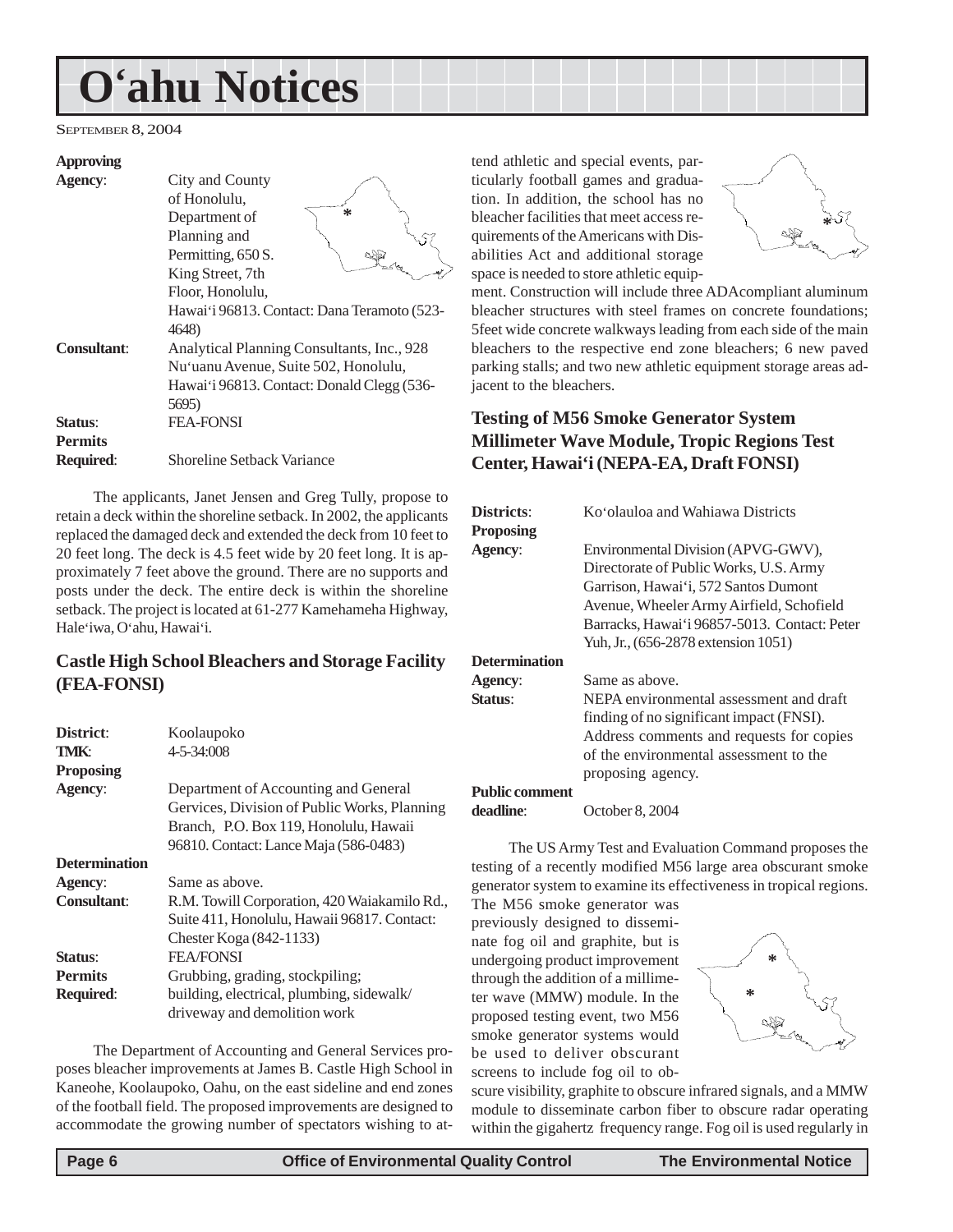<span id="page-6-0"></span>

training events with no adverse environmental effects; however, graphite and the carbon fiber have never been used by the Army in Hawaii. The M56 smoke generator systems would be mounted on High Mobility Multi-Purpose Wheeled Vehicles (HMMWVs) and tested during both stationary and mobile modes of operation. Obscurants would be released at Kahuku Training Area (KTA), while additional testing not involving release of obscurants would take place at the military operations on urban terrain (MOUT) site on Schofield Barracks Military Reservation. Obscurants would be released only at KTA because of its remote location (with respect to local communities). Based on the information compiled during the preparation of the EA, it has been concluded that the proposed testing would not constitute a major action having significant effects on the quality of the man made or natural environment. At the conclusion of the review period the Army will respond to any comments, and finalize and sign the FNSI, if appropriate.

# **Maui Notices**

### **Spreckelsville 16-Lot Rural Subdivision, Open Space Conservation Easement and County/State Donation Project (DEA)**

| District:             | Wailuku                                          | proxi         |
|-----------------------|--------------------------------------------------|---------------|
| <b>TMK:</b>           | $(2)$ 3-8-001: 003 (portion), 3-8-002: 009 & 010 | Cente         |
| <b>Applicant:</b>     | Old Stable LLC, P.O. Box 790829, Paia,           |               |
|                       | Hawai'i 96779. Contact: Daren Suzuki (244-       |               |
|                       | 2015)                                            | Waie          |
| <b>Approving</b>      |                                                  |               |
| Agency:               | Maui Planning Commission - County of             |               |
|                       | Maui, c/o Department of Planning, 250 S.         | Distri        |
|                       | High Street, Wailuku, Hawai'i 96793. Contact:    | TMK:          |
|                       | Michael W. Foley (270-7735)                      | Propo         |
| <b>Consultant:</b>    | Munekiyo & Hiraga, Inc., 305 High Street,        | Ageno         |
|                       | Suite 104, Wailuku, Hawai'i 96793. Contact:      |               |
|                       | Daren Suzuki (244-2015)                          |               |
| <b>Public Comment</b> |                                                  |               |
| <b>Deadline:</b>      | October 8, 2004                                  | <b>Deter</b>  |
| Status:               | <b>Draft</b>                                     | Ageno         |
|                       | environ-                                         |               |
|                       | mental                                           | Consu         |
|                       | assess-                                          |               |
|                       | ∗<br>ment                                        |               |
|                       | (DEA)                                            | <b>Public</b> |
|                       | notice                                           | <b>Deadl</b>  |
|                       | pending                                          | <b>Status</b> |
|                       | public                                           |               |
|                       | comment. Address comments to                     |               |
|                       | the applicant with copies to the consultant      | Perm          |
|                       | and OEQC.                                        | Requi         |
| <b>Permits</b>        |                                                  |               |
| Required:             | CWA §404, community plan amendment,              |               |
|                       | zoning change, special management area,          |               |
|                       | subdivision, grading and building                | its de        |
|                       |                                                  | proxin        |

The applicant proposes the development of a 16-lot rural subdivision (E Paepae Ka Puko'a) of 0.5 to 1 acre lots located off Hana Highway along Stable Road in Spreckelsville, Pa'ia, Maui. Also proposed is the dedication of 20.93 acres as an open space conservation easement and the donation of a bike path and apmately (1) acre to the County/State for the Kaunoa Senior er future expansion.

### **Waiehu Kou 4 DHHL Subdivision (DEA)**

| District:             | Wailuku                                                                                                                                                 |
|-----------------------|---------------------------------------------------------------------------------------------------------------------------------------------------------|
| TMK:                  | $(2)$ 3-2-012:001                                                                                                                                       |
| <b>Proposing</b>      |                                                                                                                                                         |
| <b>Agency:</b>        | Department of Hawaiian Home Lands, State<br>of Hawaii, 1099 Alakea Street, Suite 2000,<br>Honolulu, Hawai'i 96813. Contact: Darrell<br>$Ing (586-3844)$ |
| <b>Determination</b>  |                                                                                                                                                         |
| Agency:               | Same as above; except that the contact is                                                                                                               |
|                       | Micah Kane (586-3801)                                                                                                                                   |
| <b>Consultant:</b>    | Munekiyo & Hiraga, Inc., 305 High Street,                                                                                                               |
|                       | Suite 104, Wailuku, Hawai'i 96793. Contact:                                                                                                             |
|                       | Michael T. Munkeiyo (244-2015)                                                                                                                          |
| <b>Public Comment</b> |                                                                                                                                                         |
| <b>Deadline:</b>      | October 8, 2004                                                                                                                                         |
| Status:               | DEA Notice pending public comment.                                                                                                                      |
|                       | Address comments to the proposing agency<br>with copies to the consultant and OEQC.                                                                     |
| <b>Permits</b>        |                                                                                                                                                         |
| <b>Required:</b>      | NPDES, community noise, grading and<br>building                                                                                                         |

The Department of Hawaiian Homelands (DHHL) through veloper, WK3, LLC, proposes the development of an apnately 96-lot residential single-family subdivision at Waihe'e, Maui, Hawai'i. Identified by TMK 3-2-12:01, the project site is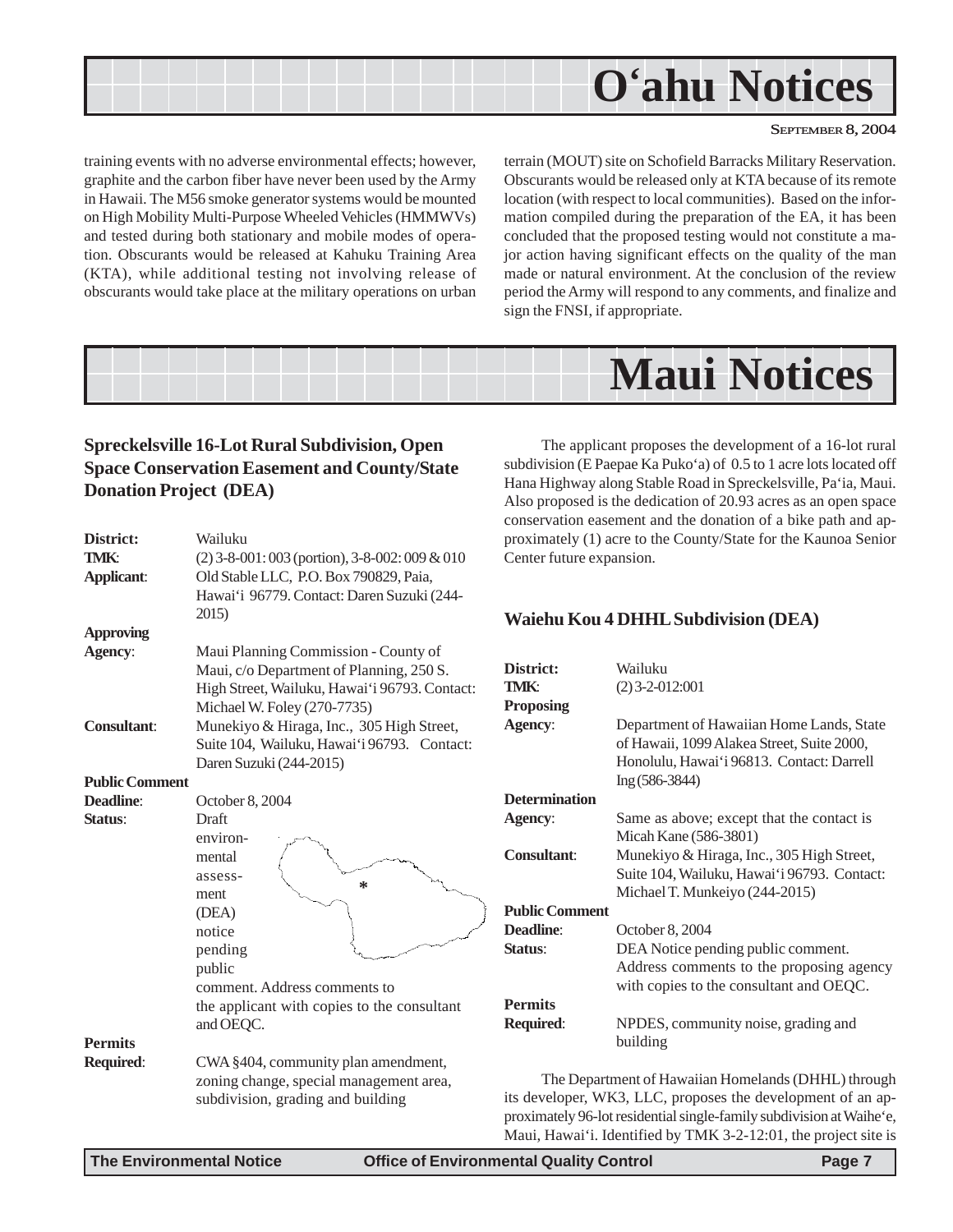# <span id="page-7-0"></span>**Maui Notices**

SEPTEMBER 8, 2004

located along Kahekili Highway, at the southern extent of the village of Waihee, and immediately west of the previous three phases of the Waiehu Kou subdivisions. The site is in a rural residential area, with



both fallow agricultural lands and residential subdivisions in the near vicinity. The subdivision will occupy a 35.6 acre parcel of Hawaiian home lands. House lots will range in size from 7,200 square feet to 8,000 square feet and four (4) house models will be offered as part of the house-lot package. Easements and additional lots for roadway, drainage, and utilities purposes will also be created by the proposed action. The proposed action also includes grubbing and grading for the construction and installation of roadways, utilities, and drainage systems. An onsite retention basin will be located at the northeast extent of the property. Off-site improvements include the installation a new 8-inch diameter sewer force main along Kahekili Highway, as well as the installation of curbs, gutters, and sidewalks along the property frontage and a left-turn storage lane. The proposed action addresses the need for improved house lots for residential construction and occupancy by Hawaiian homestead lessees. The estimated cost of the proposed action is approximately \$12.5 million. Construction is expected to commence in July 2005, with a duration of nine (9) months. Occupancy of completed homes is expected to occur between August 2006 and February 2007. Since the proposed action involves the use of DHHL lands and funds, as well as State and County rights-of-way, an Environmental Assessment (EA) has been prepared pursuant to Chapter 343, Hawaiian Revised Statutes and Title 11, Chapter 200 of the Hawaii Administrative Rules for the State Department of Health.

### **Hana High and Elementary School Improvements (FEA-FONSI)**

| District:<br><b>TMK:</b> | Hana<br>$1 - 3 - 06:08$                                                                                                                                               |
|--------------------------|-----------------------------------------------------------------------------------------------------------------------------------------------------------------------|
| <b>Proposing</b>         |                                                                                                                                                                       |
| Agency:                  | Department of Accounting and General<br>Services, State of Hawai'i, 1151 Punchbowl<br>Street, Room 427, Honolulu, Hawai'i 96813.<br>Contact: George Coates (586-0721) |
| <b>Determination</b>     |                                                                                                                                                                       |
| Agency:                  | Same as above                                                                                                                                                         |
| Consultant:              | Munekiyo & Hiraga, Inc., 305 High Street<br>Wailuku, Hawai'i 96793, Contact: Michael<br>Munekyo (244-2015)                                                            |
| <b>Public Comment</b>    |                                                                                                                                                                       |
| Deadline:                | October 8, 2004                                                                                                                                                       |

**Status**: Draft Environmental Assessment (DEA) Notice pending public comment. Address comments to the applicant with copies to the consultant and OEQC.

**Permits**

**Required**: Special management area, NPDES, community noise, building and grading

The State of Hawai'i, Department of Accounting and General Services (DAGS) proposes facility improvements to Hana High and Elementary School. The approximate 37.8-acre site identified by TMK 1-3-06:08 is located on Hana Highway approximately 2 miles northeast of Hana, Maui, Hawai'i. Proposed im-



provements to the school facilities include a new two (2) story building housing six (6) classrooms. The first floor will house an arts and crafts classroom, a special education classroom, a special education itinerant room, a faculty center, an

office, washrooms and mechanical rooms. The second floor will house two (2) general classrooms, a chemistry room, a general science room, two (2) teacher's preparation rooms and washrooms. Access between the floors will be provided by an elevator as well as three (3) stairwells. Related improvements to support the classroom building includes grading, walkway, water system, drainage, expansion to the main parking lot, an individual wastewater disposal system, leach field and landscaping. Proposed improvements to the elementary school facilities include installation of new playground equipment at two (2) play centers. Proposed improvements to the existing softball field includes two (2) dugouts (one (1) with storage), a scorer's booth, fencing, batting cage, portable bleachers, quick couplers for irrigation, hose bibs, drinking fountain and related water lines, walkways, grading, placement of top soil, grassing, skinning of the infield and related water system upgrades. The proposed new classroom building is intended to accommodate the educational requirements for the delivery of the middle school curriculum. The elementary school playground facilities improvements and softball field improvements are required to meet ADA guidelines and Federal Gender Equity Legislation, respectively. The project involves use of State of Hawai'i lands and funding, requiring the processing of an environmental assessment (EA) pursuant to Chapter 343, Hawai'i Revised Statutes (HRS). The State of Hawai'i, DAGS is acting as both the proposing agency and the determination agency for the proposed project and has determined a Finding of No Significant Impact (FONSI) for the proposed actions.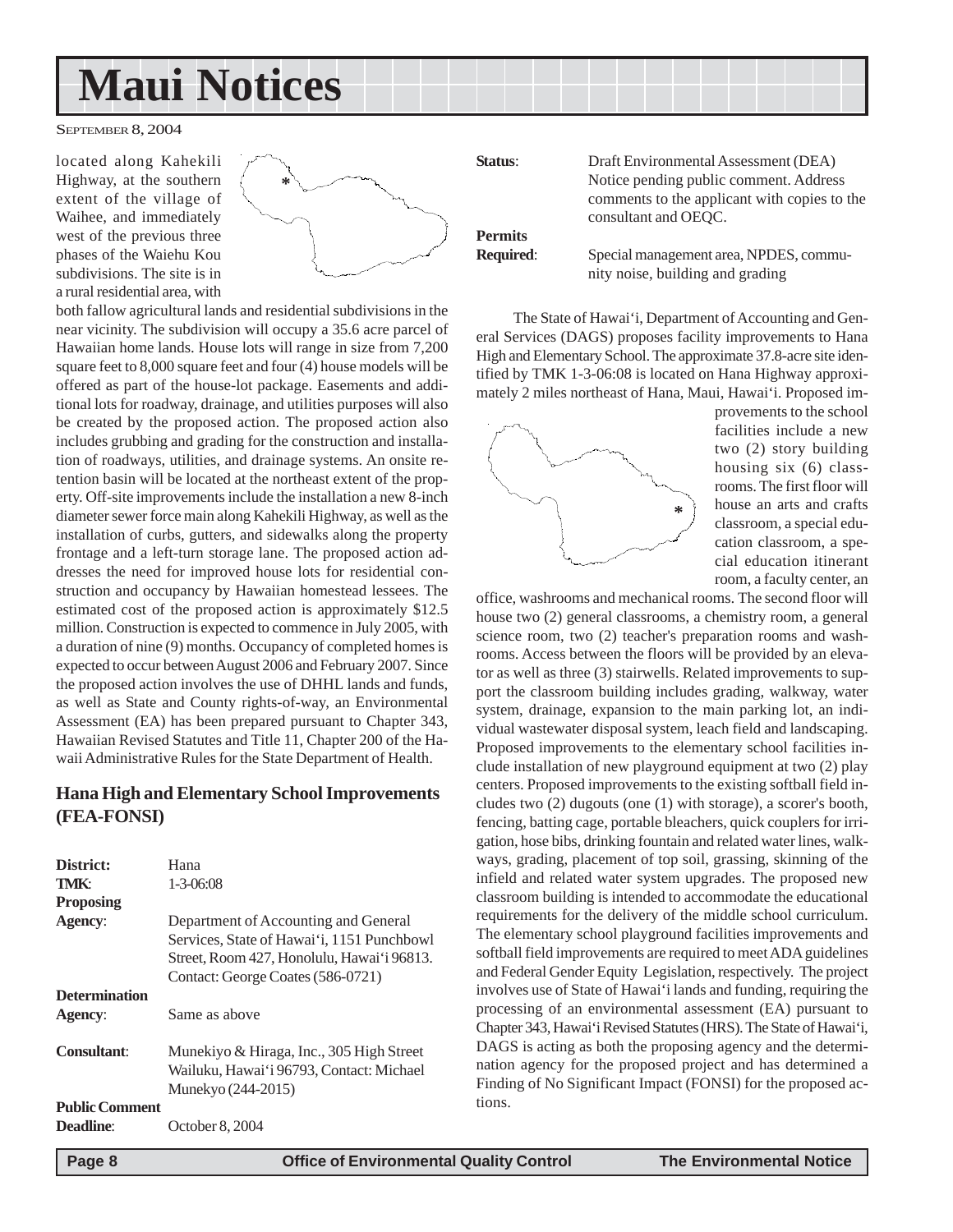<span id="page-8-0"></span>

### **Segmented Pier 3 Improvements at Nawiliwili Harbor, Job No. HC-7275 (DEA)**

| District:             | Lihu'e                                                         |
|-----------------------|----------------------------------------------------------------|
| TMK:                  | $3-2-03$ and $3-2-04$                                          |
| <b>Proposing</b>      |                                                                |
| Agency::              | Department of Transportation - State of                        |
|                       | Hawai'i, 869 Punchbowl Street, Honolulu,                       |
|                       | Hawai'i 96813                                                  |
|                       | Contact: Marshall H. Ando (587-1961)                           |
| <b>Determination</b>  |                                                                |
| Agency:               | Same as above                                                  |
| <b>Consultant:</b>    | Nishimura, Katayama & Oki, Inc.                                |
|                       | 826 Kaheka Street, Suite 302                                   |
|                       | Honolulu, Hawai'i 96814                                        |
|                       | Contact: George Nishimura, P.E. (947-2808)                     |
| <b>Public Comment</b> |                                                                |
| Deadline:             | October 8, 2004                                                |
| Status:               | Draft environmental assessment (DEA)                           |
|                       | notice pending public comment. Address                         |
|                       | comments to the proposing agency with                          |
|                       | copies to the consultant and OEQC.                             |
| <b>Permits</b>        |                                                                |
| <b>Required:</b>      | Clean Water Act §404; Water Quality                            |
|                       | Certification; Conservation District Use; and,<br><b>NPDES</b> |

The main purpose of this project is to provide docking for large cruise ships at Nawiliwili Harbor. The original plan was to accommodate two (AHCL) American Hawai'i Cruise Lines' 840 feet long ships. This plan was to extend Pier 2 so these two ships could be docked



in the harbor at the same time. During this time, AHCL suddenly ceased operations. The (NCL) Norwegian Cruise Lines then began regular cruise service to Nawiliwili Harbor. The ships used by the NCL are 965 feet long. To fit two 965 feet long ships along Pier 2 would be unfeasible. The next plan studied was to accommodate a second 965 feet long ship at Pier 3. Studies showed that this was not possible but an 856 feet long cruise ship could dock at the Pier 3 with improvements. **The final plan is to build a pier segment to serve as a breasting dolphin and designed to be integrated as a part of Pier 3 in the future.** Dredging will also be included in the project. Pier 1 is primarily for inter-island cargo by Matson Navigation Company. As their cargo arrives every Saturday, Pier 1 can be used by a large cruise ship in conjunction with Pier 2 at other times. Pier 3 is primarily for inter-island cargo by Young Brothers Limited. Their cargo arrives every Tuesday

and Friday. When two cruise ships are scheduled to arrive at Nawiliwili Harbor the same day, Pier 3 will be used to dock the shorter length ship when Pier 3 is not being used by Young Brothers Limited. Minor ancillary improvements include improved lighting, new comfort station, revetment wall and walkway. The cost of the project is estimated to be slightly over \$5 million. Project completion date is expected to be one year after award of contract.

### **Lumaha'i Environmental Network (Weather Stations) (DEA)**

| District:             | Hanalei                                      |
|-----------------------|----------------------------------------------|
| TMK:                  | $5 - 7 - 01$                                 |
| Proposing             |                                              |
| <b>Agency::</b>       | University of Hawai'i - Center for Conserva- |
|                       | tion Research and Training, 3050 Maile Way,  |
|                       | Gilmore 406, Honolulu, Hawai'i 96822         |
|                       | Contact: Dr. Kenneth Kaneshiro (956-6739)    |
| Determination         |                                              |
| <b>Agency:</b>        | Same as above                                |
| <b>Consultant:</b>    | Kaua'i Agricultural Research Station         |
|                       | 7370-A Kuamo'o Road, Kapa'a, Hawai'i         |
|                       | 96746                                        |
|                       | Contact: Dr. Adam Asquith (635-8290)         |
| <b>Public Comment</b> |                                              |
| <b>Deadline</b> :     | October 8, 2004                              |
| Status:               | Draft environmental assessment (DEA)         |
|                       | notice pending public comment. Address       |
|                       | comments to the proposing agency with        |
|                       | copies to the consultant and OEQC.           |
| <b>Permits</b>        |                                              |
| <b>Required:</b>      | <b>Conservation District Use</b>             |
|                       |                                              |
|                       |                                              |

The University of Hawai'i (UH), in a cooperative effort with the landowner (Kamehameha Schools), The Waipa Foundation, and The Nature Conservancy, proposes to install a network of data collection / transmission stations in the Halele'a District on the North Shore of

**\***

Kaua'i. The objective of this project is to gather environmental data to help better understand, appreciate and manage the natural and cultural resources in the Lumaha'i watershed. The project involves the establishment of weather stations at four (4) different sites throughout the Lumaha'i watershed. These stations will collect and transmit data wirelessly to a base station at Limahuli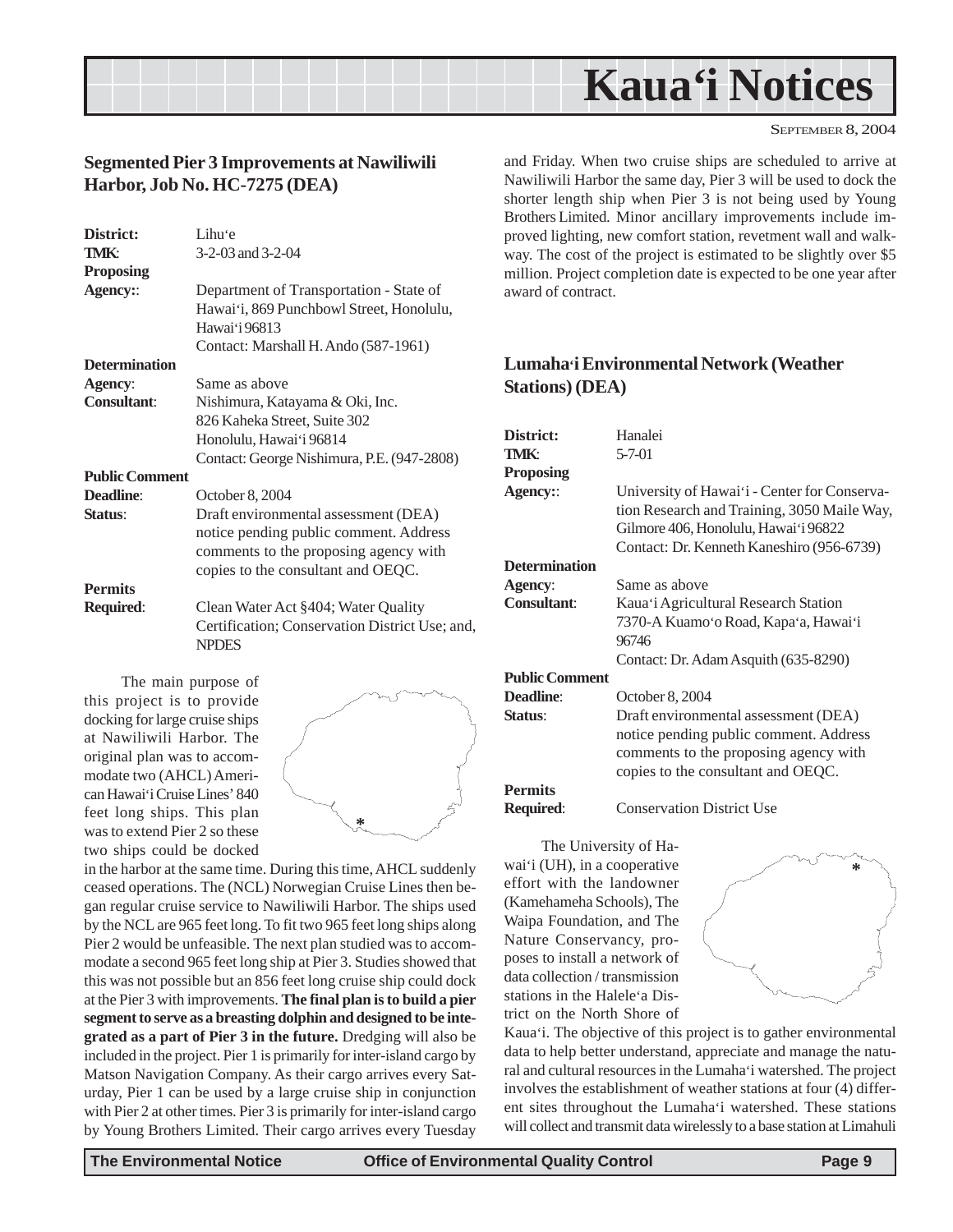# **Kaua'i Notices**

#### SEPTEMBER 8, 2004

that will then relay real-time data to managers and users of Lumaha'i. These stations will also serve as VHF radio repeaters to allow managers and users of the valley to communicate within the valley and to communicate out to emergency stations at the coast. Based on the assessment, UH concludes that the Lumaha'i Environmental Data Collection-Transmission Network will not have any significant adverse impacts on the environment and it feels that preparation of an environmental impact statement is not required.

## **Kuhio Highway Improvements, Extension of Temporary Kapa**'**a Bypass Road, Kuhio Highway to Olohena Road (FEA-FONSI)**

| District:            | Kapa'a                                                                            |
|----------------------|-----------------------------------------------------------------------------------|
| TMK:                 | $4-3-03$ ; $4-3-13$ ; and $4-3-15$                                                |
| <b>Proposing</b>     |                                                                                   |
| Agency:              | Department of Transportation, State of                                            |
|                      | Hawai'i, 3060 'Eiwa Street, Room 205, Lihu'e,                                     |
|                      | Hawai'i 96796. Contact: Steven M. Kyono                                           |
|                      | $(274-3111)$                                                                      |
| <b>Determination</b> |                                                                                   |
| Agency:              | Same as above                                                                     |
| <b>Consultant:</b>   | Environmental Communications, Inc., 1188                                          |
|                      | Bishop St., Suite 2210, Honolulu, Hawai'i                                         |
|                      | 96813. Contact: Taeyong Kim (528-4661)                                            |
| Status:              | <b>FEA-FONSI</b>                                                                  |
| <b>Permits</b>       |                                                                                   |
| <b>Required:</b>     | Grubbing, grading, excavation and<br>stockpiling/repairs, building and electrical |

The proposed action is located on an existing cane haul



road in Kapa'a, Kaua'i, Hawai'i. The start point for the project alignment is located at the existing cane haul road entry point off Kuhio Highway, south (Wailua bound) of Haua'ala Road. The interior portions of the project alignment are located on the abandoned cane haul road in open, fal-

lowed areas. Midway along the alignment, the road crosses a bridge over Moikeha Canal. The end point of the project is located at the intersection of the bypass road and Olohena Road. Improvements in this area will also include the realignment of a portion of Opala Road and the construction of a roundabout intersection between the new temporary bypass road, Olohena Road and the existing temporary bypass road. The proposed temporary Kapa'a Bypass Road extension completes the bypass circuit from Wailua through Kapa'a. Once completed, this road will allow non-stop travel above the heavily trafficked Wailua to Kapa'a segment of Kuhio Highway. The extension road will provide one-way travel in the Hanalei to Lihu'e direction. The proposed extension is located on an existing cane haul road and will not require extensive clearing or permanent construction. The alignment length is approximately 0.82 miles.For all portions of the existing asphalt roadway, the pavement will be resurfaced where base conditions are suitable.The project alignment has served as a major cane haul facility. The proposed use is not expected to significantly affect the environment. Physical improvements will occur within the existing right-of-way.

# **Hawai'i Notices**

**Laurance Shoreline Setback Variance in Lanihau (DEA)**

| <b>Dang 10</b>                     | Office of Environmental Quality Control                                                                                                                                                                   |                                                                                                                                                                                                                                                             | <b>The Environmental Notice</b>                                                                                               |
|------------------------------------|-----------------------------------------------------------------------------------------------------------------------------------------------------------------------------------------------------------|-------------------------------------------------------------------------------------------------------------------------------------------------------------------------------------------------------------------------------------------------------------|-------------------------------------------------------------------------------------------------------------------------------|
| <b>Consultant:</b>                 | Ron Terry, Ph.D., HC2 Box 9575, Keaau,<br>Hawai'i 96720 (982-5831)                                                                                                                                        |                                                                                                                                                                                                                                                             | in by the subdivision developer in 1984, currently has no struc-<br>tures other than the wall. Mr. Laurance was granted a SMA |
| <b>Approving</b><br><b>Agency:</b> | County of Hawai'i, Planning Department,<br>101 Pauahi Street, Suite 3, Hilo, Hawai'i<br>96720. Contact: Norman Hayashi (961-8288)                                                                         | Dale Laurance proposes to build a swimming pool and<br>related improvements on the mauka side of a wall that forms the<br>makai boundary of a 13,795 square foot property in the Kona Bay<br>Estates Subdivision. The property, which was graded and filled |                                                                                                                               |
| TMK:<br>Applicant:                 | (3rd) 7-5-5: 037<br>Dale Laurance, c/o Roy A. Vitousek III,<br>Cades Schuttee Fleming and Wright, 75-170<br>Hualalai Road, Suite B-30, Kailua-Kona,<br>Hawai'i 96740. Contact: Greg Mooers (885-<br>6839) | <b>Permits</b><br><b>Required:</b>                                                                                                                                                                                                                          | approving agency with copies to the<br>consultant and OEOC.<br>Shoreline setback variance, special<br>management area         |
| District:                          | North Kona                                                                                                                                                                                                |                                                                                                                                                                                                                                                             | Address comments to the applicant and                                                                                         |

**Public Comment**

**Deadline**: October 8, 2004

**Status:** DEA Notice pending public comment.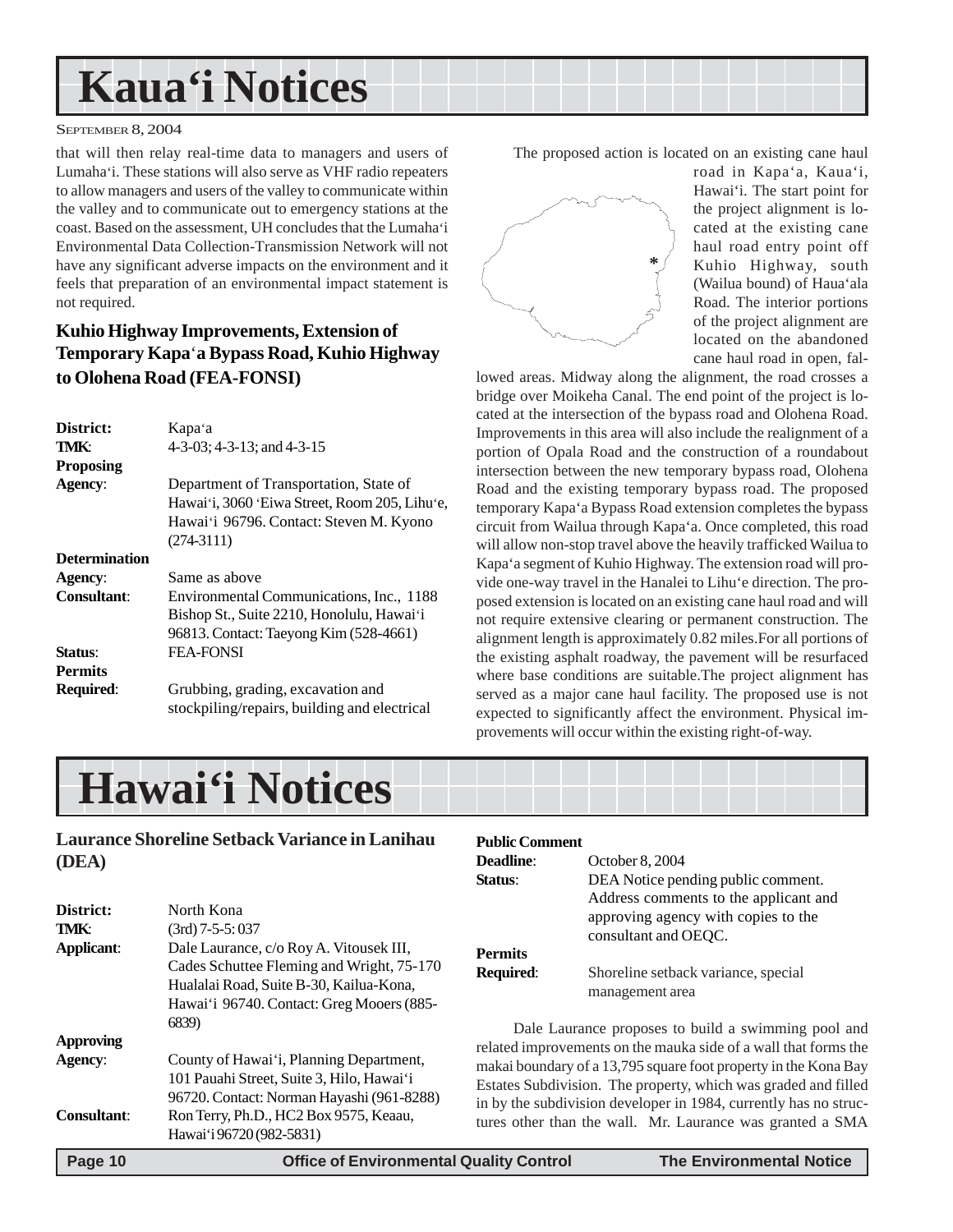



Permit to build a single-family residence and related improvements, and construction has begun. The makai edge of the wall was certified as the shoreline on December 23, 2003, and the areas 20 feet mauka of the wall are thus within the Shoreline Setback Area. This wall also forms the makai boundary of neighboring lots in the Kona Bay Estates. All prior shoreline surveys have located the

shoreline for these lots well makai of the wall. As a result, the area mauka of the wall on all of the neighboring lots is not within the shoreline setback area, and thus the neighbors have been able to utilize the area mauka of the wall for structures, including swimming pools, without any detriment to environmental resources or access. The swimming pool will use a cartridge filter system that does not require any back washing. The pool will be drained about every three years into the municipal sewer system, in accordance with regulations. No water will be discharged into the ocean or into the ground water. Landscaping would use plants native and/or appropriate to coastal Kona. The cost of the improvements is estimated at \$35,000, and all funding is private (no public funds are involved). Work would begin immediately after permits are obtained, and is expected to take about one year to finish. In order to prevent adverse impacts, mitigation measures related to properly handling fuel and machinery, scheduling construction during daytime hours only, and dealing with inadvertent finds of historic sites are proposed.



### **Short Austere Airfield Construction in the State of Hawai'i (NEPA-DEA)**

| Districts:            | North Kona, Waimea, and Ko'olaupoko           |
|-----------------------|-----------------------------------------------|
| <b>Proposing</b>      |                                               |
| Agency:               | U.S. Department of the Air Force, Pacific Air |
|                       | Forces, Environmental Planning Element, 75    |
|                       | H Street, Hickam AFB, Hawai'i 96853. Contact: |
|                       | Gary M. O'Donnell                             |
| <b>Determination</b>  |                                               |
| Agency:               | Same as above                                 |
| Consultant:           | J. M. Waller Associates, Inc., 459 N. Kalaheo |
|                       | Avenue, Kailua, Hawai'i. Contact: Carl        |
|                       | Woehrle, Program Manager (449-2083, or 781-   |
|                       | 1949)                                         |
| <b>Public Comment</b> |                                               |
|                       |                                               |

**Deadline**: October 8, 2004 **Status**: DEA Notice pending public comment. Address comments to the proposing agency and consultant.

The Air Force has prepared a draft Environmental Assessment (DEA) based on the environmental analysis that was conducted to evaluate potential impacts on the environment associated with the proposed project to construct a Short Austere Airfield





(SAAF) runway in the Hawaiian Islands. Kona International Airport (KOA) at Keahole, Hawai'i; the Pacific Missile Range Facility (PMRF), Kaua'i; and the Marine Corps Base Hawai'i (MCBH) are being considered as potential SAAF locations. The purpose of the SAAF is to pro-

vide the Pacific Air Forces (PACAF) with an airfield to conduct aircrew training and contingency operations for its C-17 aircraft.

The SAAF will include a connecting taxiway, paved shoulders, graded areas surrounding the runway, pavement marking, and airfield lighting improvements. Given the training criteria and reduced length, the runway design will accommodate landing operations only. The SAAF will be used for proficiency training with initial training being ac-



complished outside of Hawai'i. Additionally, when not in use for SAAF training this runway may be utilized for general aviation traffic. Copy of the Draft EA will be available for review on 8 September 2004 on the internet at www.hickamc17.com, or at the reference desks of the aneohe State Library on O'ahu, the Waimea State Library reference desk on Kaua'i, and the Kailua-Kona Public Library on Hawai'i. Only comments received by mail will be officially considered, and must be post marked no later than 8 October 2004. Individuals wishing further information or to submit comments should contact: JM Waller Associates, Inc., Carl Woehrle, Program Manager, 459 N. Kalaheo Avenue, Kailua, Hawai'i 96734.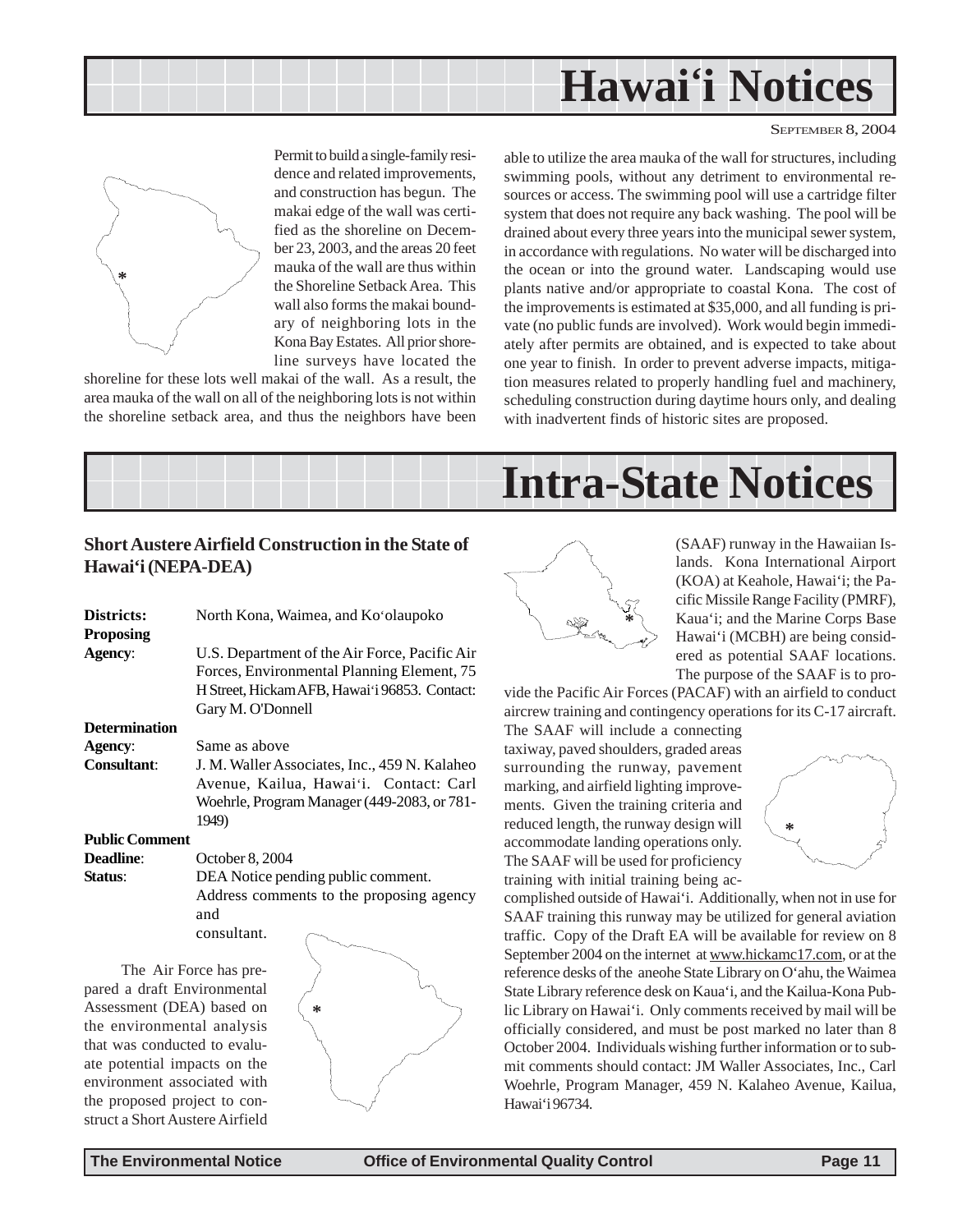# <span id="page-11-0"></span>**Intra-State Notices**

SEPTEMBER 8, 2004

### **Seabird Interaction Mitigation Methods in the Northwestern Hawaiian Islands (NEPA-DEIS)**

#### **Proposing**

| Agency:         | National Oceanic and Atmospheric Adminis-   |
|-----------------|---------------------------------------------|
|                 | tration, National Marine Fisheries Service, |
|                 | Pacific Islands Regional Office, Honolulu,  |
|                 | Hawai'i                                     |
| <b>Contact:</b> | Tom Graham (973-2937), National Marine      |
|                 | Fisheries Service, Pacific Islands Regional |
|                 | Office, 1601 Kapi 'olani Blvd., Suite 1110, |
|                 | Honolulu, Hawai'i 96814                     |
|                 |                                             |

Two disparate actions with unrelated objectives affecting two fisheries currently prosecuted under different authorities are assessed in this document. The first action is intended to reduce interactions with seabirds in the Hawai'i-based longline fishery. Hawai'i-based pelagic longline fishing operations hook and kill black-footed albatrosses and Laysan albatrosses that nest in the Northwestern Hawaiian Islands. They potentially interact with the endangered short-tailed albatross. Historically, seabird interactions were most frequent with fishing vessels targeting broadbill swordfish (shallow-sets) or a mixture of swordfish and tuna (mixed-

sets), and fishing near known seabird nesting (Northwestern Hawaiian Islands) or foraging areas. Vessels targeting bigeye tuna using deep-sets had about an order of magnitude lower seabird interaction rates than those targeting swordfish using shallow or mixed-sets. The swordfish sector of the fishery was closed in 2001 because of excessive interactions with endangered and threatened sea turtles, but was reopened in April of 2004 under new regulations implementing measures shown to significantly reduce sea turtle interactions in Atlantic tests. This EIS analyzes alternatives to reduce seabird interactions in the Hawai'i-based longline fleet. Various seabird interaction mitigation methods, singly and in combination, are analyzed for efficacy in reducing seabird interactions, operational practicability, ease of enforcement, and cost. The second action assessed in this document is management of the nascent U.S. high seas squid jigging fishery. Two independent sets of alternatives for management of this fishery are evaluated that would effect management regimes authorized under the High Seas Fishing Compliance Act and the Magnuson-Stevens Fishery Conservation and Management Act, respectively. Thus, this action has both regional objectives (management of squid jigging or landing of product within the U.S. EEZ in the Western Pacific Region) and national objectives (NEPA compliance for the U.S. high seas squid jigging fishery).

# **Federal Notices**

### **Proposed Safe Harbor Agreement for Management of the Hawaiian Stilt and Hawaiian Coot, O'ahu**

[*Editor's note: The State Department of Land and Natural Resources notice for this project was published in the August 23, 2004, edition*] The Chevron Hawai'i Refinery (Chevron) has applied to the U.S. Fish and Wildlife Service (FWS) for an enhancement of survival permit pursuant to the Endangered Species Act, (ESA). The permit appli-



cation includes a proposed Safe Harbor Agreement (Agreement) between Chevron, the Service, and the Hawai'i Department of Land and Natural Resources. The proposed Agreement and permit application are available for public comment. The proposed Agreement allows for the management of nesting and foraging habitat for the endangered Hawaiian stilt (*Himantopus mexicanus knudseni*) and endangered Hawaiian coot (*Fulica alai*) at the Chevron Hawai'i Refinery.

Documents are available by contacting the FWS Office in Honolulu (see below). FWS seeks public comments on the permit application, Agreement, and Environmental Action Statement. FWS will evaluate all documents and comments submitted thereon to determine whether or not the permit application meets ESA and NEPA requirements. If met, the Service will sign the proposed Agreement and issue an enhancement of survival permit to Chevron for the incidental take of stilts and coots as a result of otherwise lawful activities in accordance with the terms of the Agreement. Written comments must be received by September 23, 2004. Comments should be addressed to Mr. Jeff Newman, Acting Field Supervisor, U.S. Fish and Wildlife Service, P.O. Box 50088, Honolulu, Hawai'i 96850; facsimile (808) 792-9580. For details contact Ms. Arlene Pangelinan, Supervisory Fish and Wildlife Biologist at (808) 792-9400 (see, 69 F.R. 52027, August 24, 2004).

### **Kaloko-Honokohau National Historical Park Advisory Commission Meeting**

Na Hoapili O Kaloko Honokohau, Kaloko-Honokohau National Historical Park Advisory Commission will meet at 9 A.M., September 10, 2004 at the King Kamehameha's Kona Beach Hotel, Marina Room, Kailua-Kona, Hawai'i. The agenda will include Adoption of By-Laws, Discussions on the Park's Autho-

rized Boundary and the Proposed Live-In Cultural Center Workshop, and Update on Park's Projects followed by a park visit. The meeting is open to the public. For details contact Kaloko-Honokohau National Historical Park at (808) 329-6881 (see, 69 F.R. 52307, August 25, 2004).

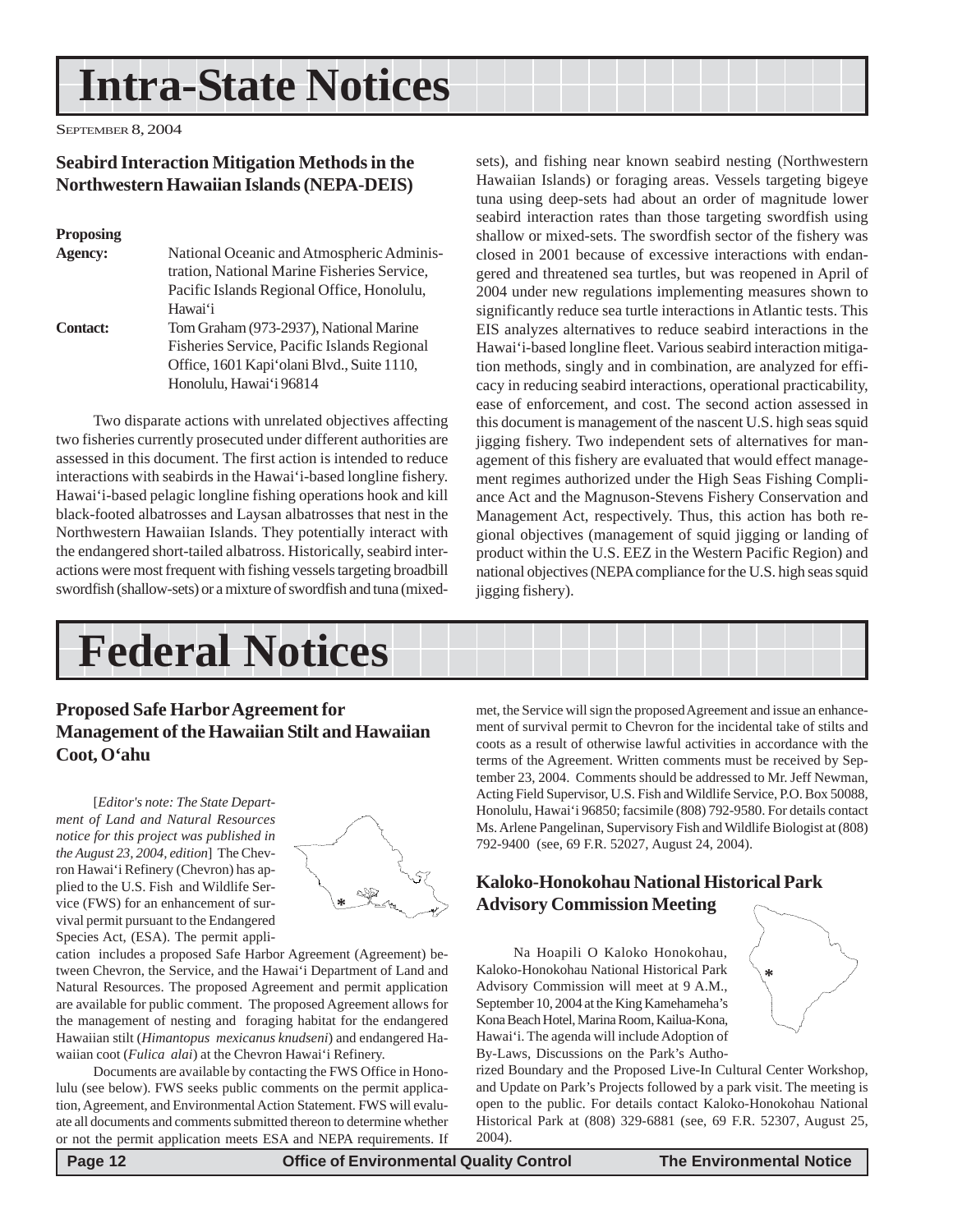# **Federal Notices**

### <span id="page-12-0"></span>**Fishing Moratorium Extended for Hancock Seamount in the Northwestern Hawaiian Islands**

The National Oceanic and Atmospheric Administration (NOAA), National Marine Fisheries Service (NMFS) has issued a final rule, effective September 20, 2004, to extend the current moratorium on harvesting seamount groundfish from the Hancock Seamount in the Northwestern Hawaiian Islands for 6 years, until August 31, 2010. The fishery has been closed since 1986. NMFS is promulgating this final rule in response to ecommendation by the Western Pacific Fishery Management Council. The closure is intended to conserve pelagic armorhead (*Pseudopentaceros wheeleri,* formerly, *Pentaceros richardsoni*), which is an overfished stock. A regulatory impact review (RIR) was prepared for this final rule. A copy of the RIR is available from William L. Robinson, Regional Administrator, NOAA Fisheries Pacific Islands Regional Office, 1601 Kapi'olani Blvd., Suite 1110, Honolulu, Hawai'i 96814. For details contact Dr. Lewis Van Fossen, Resource Management Specialist, Sustainable Fisheries Division (808) 973-2937 (see, 69 F.R. 51400, August 19, 2004).

### **Pigeonpea Pod Fly (NEPA-EA and FONSI)**

 The Animal and Plant Health Inspection Service (APHIS) of the U. S. Department of Agriculture has prepared an environmental assessment and finding of no significant impact relative to the control of pigeonpea pod fly, *Melanagromyza obtusa* (Malloch) (Diptera: Agromyzidae), a foreign plant pest that attacks numerous species of plants. The potential host range appears to be primarily restricted to legumes such as peas and beans, with some questionable exceptions such as okra and sesame. This pest can easily spread without detection. When the female pigeonpea pod fly punctures the legume pod and lays its eggs within, the only external evidence is varying degrees of damage caused by the punctures. Found in other countries, it also occurs in the U.S. territory of Puerto Rico. Pigeonpea pod fly is acclimated to cooler, northern climates and can tolerate dry conditions for part of the year. Thus, suitable habitat exists throughout the United States, and the potential geographical distribution of the pigeonpea pod fly in the contiguous United States is extensive. Pigeonpea pod fly could enter the contiguous United States, Hawai'i, or other U.S. territories from Puerto Rico, the Dominican Republic, or countries in the Pacific and become a serious agricultural threat to the United States. In this document, we are advising the public of APHIS' finding of no significant impact regarding the release of parasitic Chalcid wasps of the genera *Euderus*, *Eurytoma*, and *Ormyrus* to reduce the severity of pigeonpea pod fly in the United States, including its Pacific and Caribbean territories. For more, contact Dr. Dale Meyerdirk, Agriculturalist, National Biological Control Institute, PPQ, APHIS, 4700 River Road Unit 135, Riverdale, Maryland 20737-1236; telephone (301) 734-5220 (see, 69 F.R. 52488, August 26, 2004).

### **Indigenous Fishing Practices and Community Based Fishing Opportunities**

The National Marine Fisheries Service (NMFS) is soliciting applications for financial assistance for Western Pacific Demonstration Projects. Eligible applicants are encouraged to submit projects intended to foster and promote the use of traditional indigenous fishing practices and/or to develop or enhance western Pacific community-based fishing opportunities that benefit the island communities in American Samoa, Guam, Hawai'i**,** and the Northern Mariana Islands. Projects may also request support for research and the acquisition of materials and equipment necessary to carry out such project proposals. Project proposals and completed grant applications must be received by 5:00 P.M. Hawai'i standard time on October 25, 2004. Proposals and grant applications need to be sent to: Federal Program Officer for Western Pacific Demonstration Projects, Pacific Islands Region, National Marine Fisheries Service, 1601 Kapi'olani Boulevard, Suite 1110, Honolulu, Hawai'i 96814. Contact Scott Bloom (NMFS) or Charles Ka'ai'ai (Western Pacific Fishery Management Council) respectively at 973-2937 or 522-8220 for details (see, 69 F.R. 52490, August 26, 2004).

### **Gamma Imaging Inspection System Programmatic Environmental Assessment (NEPA-PEA)**

The U.S. Department of Homeland Security, U.S. Customs and Border Protection has prepared a final Programmatic Environmental Assessment (PEA) for the Gamma Imaging Inspection Systems. The Vehicle and Cargo Inspection System referenced in this PEA will be used at various ports of entry throughout the United States and Puerto Rico and is designed to provide a significant nonintrusive (gamma ray) inspection capability to assist the U.S. Customs and Border Protection om ots mission to prevent the entry of illegal entrants, terrorist entry, drugs and other contraband into the United States. A draft supplemental environmental assessment will be issued, covering each local site affected to assess the environmental impact on local conditions. The Final PEA is available online on the U.S. Customs and Border Protection website at http://www.cbp.gov/cgov/toolbox/legal.

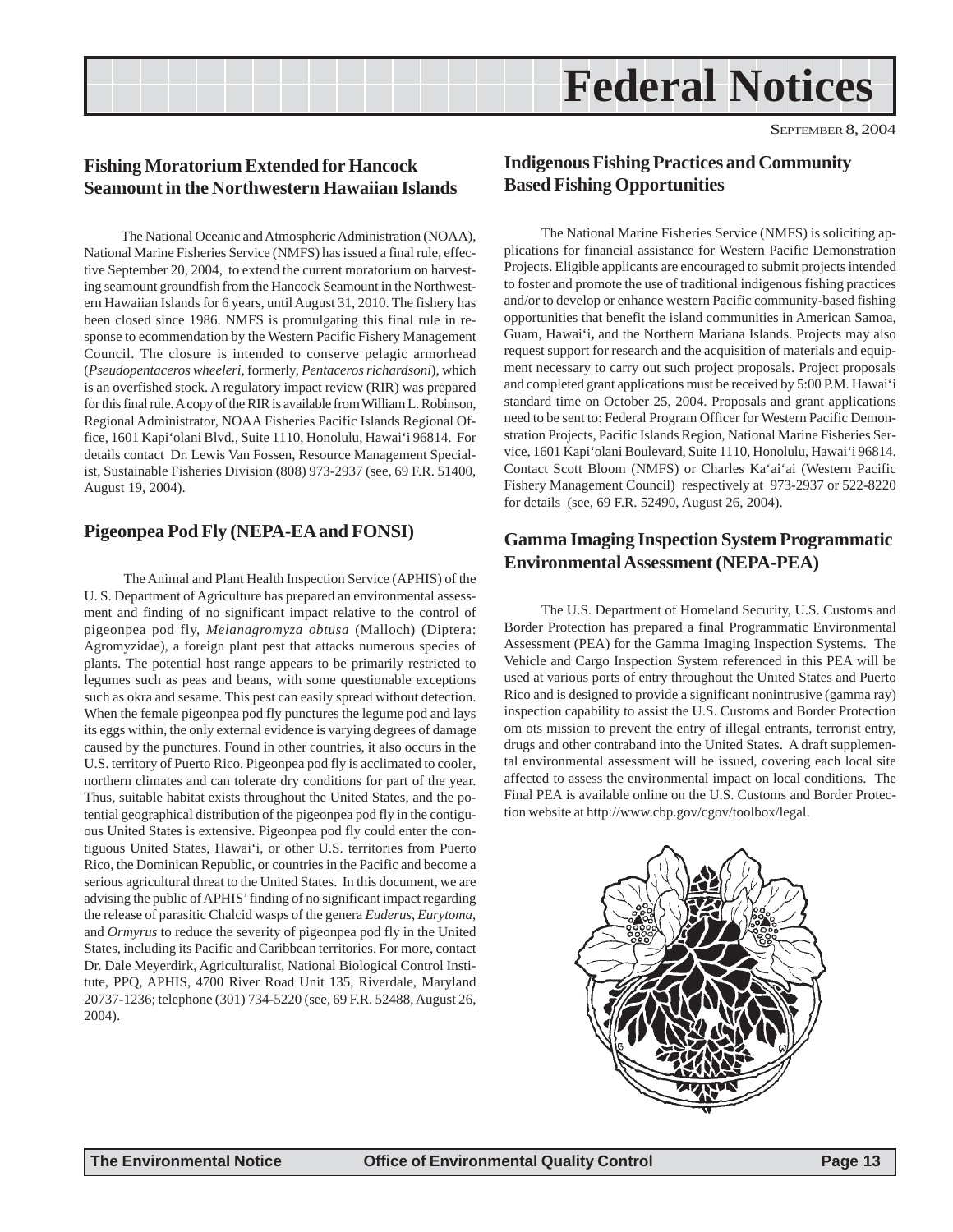# <span id="page-13-0"></span>**Shoreline Notices**

SEPTEMBER 8, 2004

### **Shoreline Certification Applications**



Pursuant to § 13-222-12, HAR the following shoreline certification applications are available for inspection at the DLNR District Land Offices on Kaua'i, Hawai'i and Maui and at Room 220, 1151 Punchbowl St., Honolulu, O'ahu (Tel: 587-0414). All comments shall be submitted in writing to the State Land Surveyor, 1151 Punchbowl Street, Room 210, Honolulu, Hawai'i 96813 and postmarked no later than fifteen (15) calendar days from the date of the public notice of the application. If there are any questions, please call Nick Vaccaro at (808) 587-0384.

| File No. | Date    | Location                                                                                                                                                 | Applicant/Owner                                                    | <b>TMK</b>      |
|----------|---------|----------------------------------------------------------------------------------------------------------------------------------------------------------|--------------------------------------------------------------------|-----------------|
| $MO-085$ | 8/27/04 | Lot 3 of the Kawela Beach Lots Subdivision, land,<br>situated at Kawela, Island of Moloka'i, Hawai'i.<br>Address: Not Assigned. Purpose: Building Permit | Newcomer-Lee Land<br>Surveyors, Inc./George P.<br>Denison $3^{rd}$ | $5-4-13:08$     |
| MA-136-2 | 8/27/04 | Parcel 11 of a Portion of Grant 548, land situated at<br>Kihei, Island of Maui, Hawai'i. Address: 3180 South<br>Kihei Road. Purpose: Determine Setback   | Tanaka Engineers/Matthew G.<br>Norton Co.                          | $2 - 1 - 10:11$ |

## **Shoreline Certifications and Rejections**



Pursuant to §§13-222-26, HAR the following shorelines have been proposed for certification or rejection by the DLNR. Any person or agency wishing to appeal a proposed shoreline certification or rejection shall file a notice of appeal in writing with the department no later than 20 calendar days from the date of the public notice of the proposed shoreline certification or rejection. The Notice of appeal shall be sent to the Board of Land and Natural Resources, 1151 Punchbowl Street, Room 220, Honolulu, Hawai'i 96813.

| Case No.        | Proposed Shoreline<br>Certifications                                                        | Location                                                                                                                                                                                                      | Applicant                                           | <b>TMK</b>                   |
|-----------------|---------------------------------------------------------------------------------------------|---------------------------------------------------------------------------------------------------------------------------------------------------------------------------------------------------------------|-----------------------------------------------------|------------------------------|
| HA-241-2        | Withdrawal of proposed<br>Shoreline Certification as<br>published 8/8/04. Further<br>review | The Whole of Grant 1997 to Kauwe, land situated<br>at Pao'o 2-6, North Kohala, Island of Hawai'i,<br>Hawai'i. Address: Vacant. Purposes: Building<br>Permit                                                   | Wes Thomas<br>Associates/Jonathan<br>Cohen          | $5 - 7 - 01$ :<br>0.5        |
| HA-278          | Withdrawal of proposed<br>Shoreline Certification as<br>published 8/8/04. Further<br>review | Lot 14 of Land Court Application 1793 (Map 3),<br>land situated at Puapua'a 2 <sup>nd</sup> , North Kona, Island<br>of Hawai'i, Hawai'i.Address: Vacant (Not<br>Assigned). Purpose: Building Permit.          | KKM Surveys/Ilona<br>Tomasini                       | $7 - 5 - 35$ :<br>10         |
| $OA - 675A - 2$ | Proposed Shoreline<br>Certification, 8/25/04                                                | Lot 24 of Land Court Application 446 (Map 8),<br>land situated at Ka'alaea, Ko'olaupoko, Island of<br>O'ahu, Hawai'i, Address: 47-745C Kamehameha<br>Highway. Purpose: Determine Setback                      | Jamie F.<br>Alimboyoguen/Don<br>Caindec             | $4 - 7 - 17$ :<br>11         |
| OA-996          | Proposed Shoreline<br>Certification, 8/25/04                                                | Lot 216 of Land Court Application 1095 (Map 5),<br>land situated at Kawela Beach Lots, Kawela,<br>Ko'olauloa, Island of O'ahu, Hawai'i. Address:<br>57-320 Pahipahialua Street. Purpose: Determine<br>Setback | Austin Tsutsumi &<br>Associates, Inc./Toru<br>Akehi | $5 - 7 - 03$ :<br>54         |
| MA-309          | Rejected, 8/4/04                                                                            | Lot 8 of the Pu'unoa Subdivision No. 3 (F.P.<br>575), land situated at Pu'unoa, Lahaina, Island of<br>Maui, Hawai'i. Address: 19 Kamaka Circle.<br>Purpose: Building Permit                                   | Arthur Valencia/Clay<br>and Kris Rodrigues          | $4 - 5 - 03$ :<br>07         |
| OA-992          | Rejected, 8/4/04                                                                            | Lot 16 of Pine Wood Beach Tract (F.P. 459),<br>land situated at Mokuleia, Waialua, Island of<br>O'ahu, Hawai'i. Address: 68-001 La'au Paina<br>Place. Purpose: Determine Setback                              | Jamie F.<br>Alimboyoguen/Mike<br>Ells               | $6 - 8 - 09$ :<br>10         |
| $OA - 914 - 2$  | Rejected, 8/25/04                                                                           | Portion of Lot 2697, as shown on Map 274 of<br>Land Court Application 1069, land situated at<br>Honouliuli, 'Ewa, Island of O'ahu, Hawai'i.<br>Address: 91-101 Papipi Road. Purpose: Park<br>Improvements     | R.M Towill/City and<br>County of Honolulu           | $9 - 1 - 12$ :<br>$25$ (por) |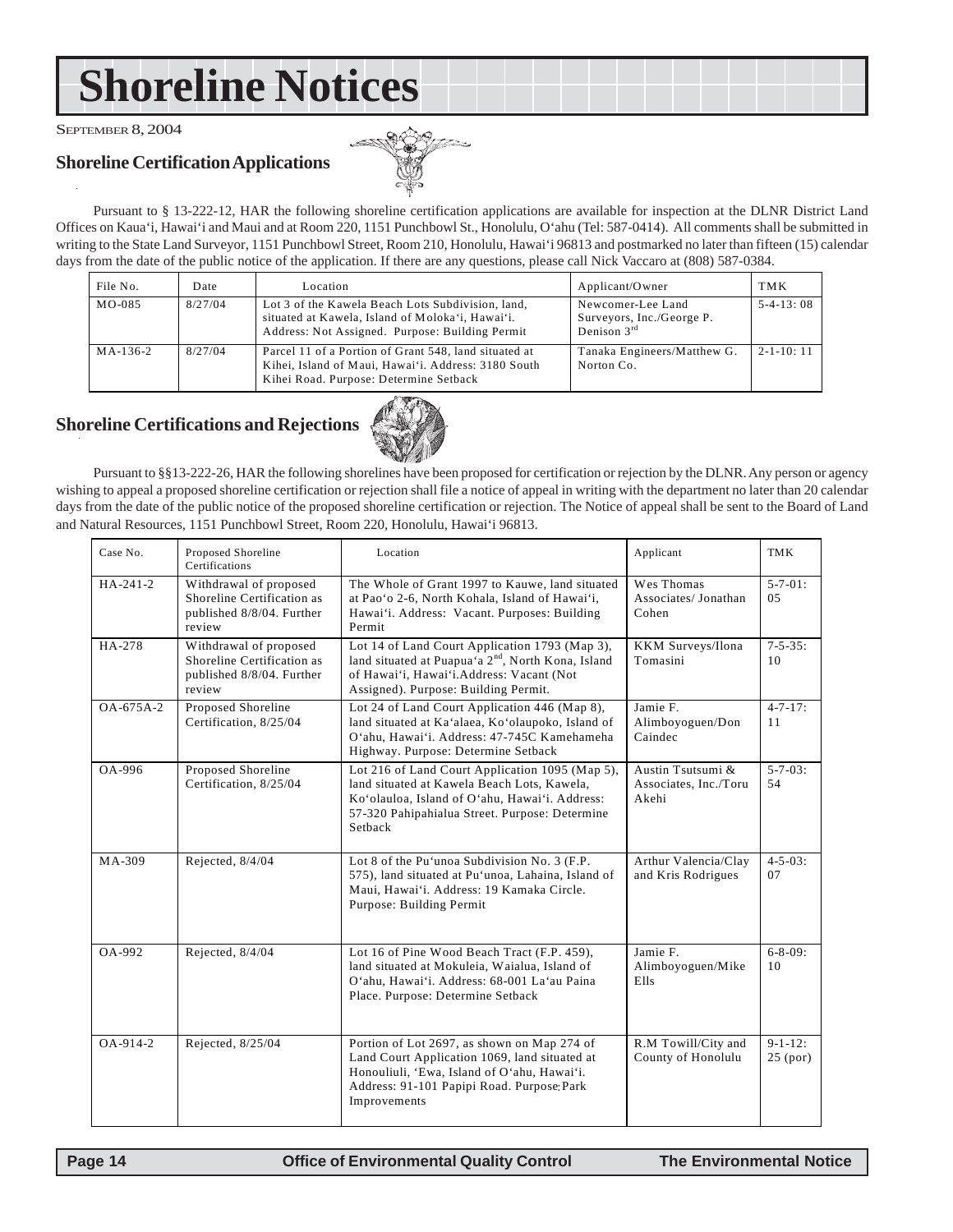# **Pollution Control Permits**

#### SEPTEMBER 8, 2004

### **Department of Health Permits**

The following is a list of some pollution control permits currently being reviewed by the State Department of Health. For more information about any of the listed permits, please contact the appropriate branch or office of the Environmental Management Division at 919 Ala Moana Boulevard, Honolulu.

| <b>Branch</b><br>Permit Type                                                | Applicant & Permit<br>Number                                                    | Project Location                                                                                                                                                      | Pertinent<br>Date  | Proposed Use                                                                                                |
|-----------------------------------------------------------------------------|---------------------------------------------------------------------------------|-----------------------------------------------------------------------------------------------------------------------------------------------------------------------|--------------------|-------------------------------------------------------------------------------------------------------------|
| Clean Air Branch, 586-4200,<br><b>Temporary Noncovered Source</b><br>Permit | R.H.S. Lee, Inc., NSP<br>0449-01-NT (Renewal)                                   | <b>Current Location:</b><br>Primary Crusher - Kunia<br>Business Industrial Park, Kunia,<br>O'ahu; Secondary Crusher - 96-<br>1414 Waihona Place, Pearl City,<br>O'ahu | Issued:<br>8/9/04  | 500 TPH Portable<br>Crushing and Screening<br>Plant with Two (2) 318<br><b>Hp Detroit Diesel</b><br>Engines |
| Clean Air Branch, 586-4200,<br>Covered Source Permit                        | Tesoro Hawai'i<br>Corporation, CSP 0089-01-<br>C (Modification)                 | 140-A Hobron Avenue,<br>Kahului, Maui                                                                                                                                 | Issued:<br>8/10/04 | Maui Petroleum Bulk<br>Loading Terminal                                                                     |
| Clean Air Branch, 586-4200,<br>Noncovered Source Permit                     | City and County of<br>Honolulu, NSP 0216-05-N<br>(Renewal and<br>Modification)  | 1350 Sand Island Parkway,<br>Honolulu, O'ahu                                                                                                                          | Issued:<br>8/13/04 | Sand Island Wastewater<br><b>Treatment Plant</b>                                                            |
| Clean Air Branch, 586-4200,<br><b>Temporary Covered Source</b><br>Permit    | CTS Earthmoving, Inc.,<br>CSP 0562-01-CT                                        | Various Temporary Sites, State<br>of Hawai'i. Initial Location:<br>UTM - 813,480 m E and<br>2,181,800 m N (NAD 83),<br>Kona, Hawai'i                                  | Issued:<br>8/16/04 | 1,500 TPH Portable<br>Crushing and Screening<br>Plant                                                       |
| Clean Air Branch, 586-4200,<br>Temporary Noncovered Source<br>Permit        | Hawaiian Dredging<br><b>Construction Company</b><br>NSP 0448-01-NT<br>(Renewal) | Various Temporary Sites, State<br>of Hawai'i. Current Location:<br>Home Depot Site, Hilo, Hawai'i                                                                     | Issued:<br>8/16/04 | 225 TPH Portable<br>Screener                                                                                |
| Clean Air Branch, 586-4200,<br>Noncovered Source Permit                     | Northern Entertainment<br>Productions, Inc., NSP<br>$0570 - 01 - N$             | 2833 Pa'a Street, Honolulu,<br>$O'$ ahu                                                                                                                               | Issued:<br>8/17/04 | 1,855 and 1,350 HP<br>Diesel Engine<br>Generators                                                           |
| Clean Air Branch, 586-4200,<br>Noncovered Source Permit                     | <b>Cremation Services of</b><br>West Hawai'i, NSP 0566-<br>$01-N$               | 73-4177 Hulikoa Drive, Kailua-<br>Kona, Hawai'i                                                                                                                       | Issued:<br>8/19/04 | One (1) 150 lb/hr<br>Human Crematory Unit<br>and One (1) 150 lb/hr<br>Animal Crematory Unit                 |
| Clean Air Branch, 586-4200,<br>Noncovered Source Permit                     | Equilon Enterprises, LLC<br>NSP 0262-02-N                                       | 3145 Wa'apa Road, Lihu'e,<br>Kaua'i                                                                                                                                   | Issued:<br>8/19/04 | Nawiliwili Petroleum<br>Terminal                                                                            |



**The Environmental Notice <b>Office of Environmental Quality Control Page 15**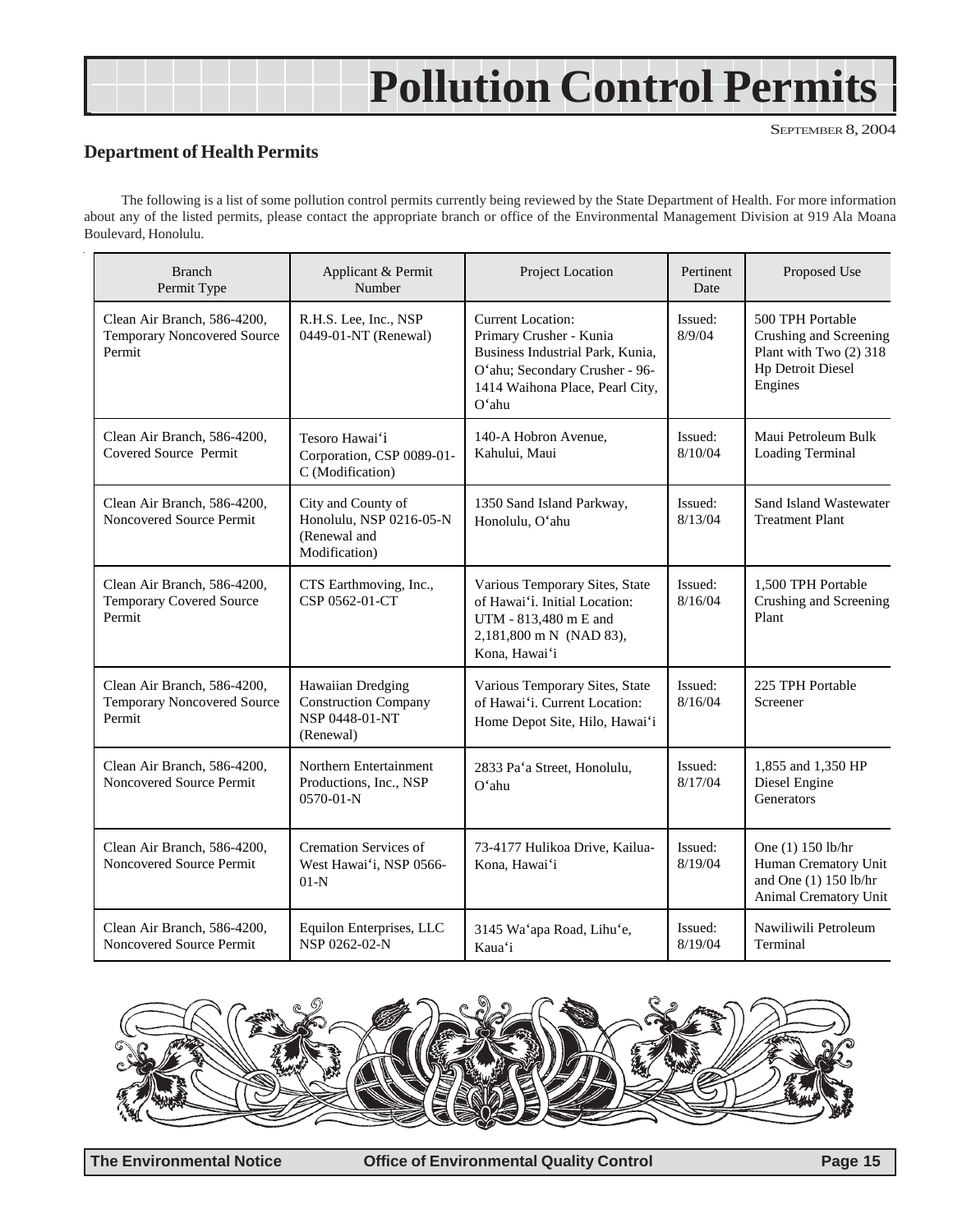# <span id="page-15-0"></span>**Coastal Zone News**

SEPTEMBER 8, 2004

### **Federal Consistency Reviews**

The Hawai'i Coastal Zone Management (CZM) Program has received the following federal actions to review for consistency with the CZM objectives and policies in Chapter 205A, Hawai'i Revised Statutes. This public notice is being provided in accordance with section 306(d)(14) of the National Coastal Zone Management Act of 1972, as amended. For general information about CZM federal consistency please call John Nakagawa with the Hawai'i CZM Program at 587-2878. For neighboring islands use the following toll free numbers: Lana'i & Moloka'i: 468-4644 x72878, Kaua'i: 274-3141 x72878, Maui: 984- 2400 x72878 or Hawai'i: 974-4000 x72878.For specific information or questions about an action listed below please contact the CZM staff person identified for each action. Federally mandated deadlines require that comments be received by the date specified for each CZM consistency review and can be mailed to: Office of Planning, Department of Business, Economic Development and Tourism, P.O. Box 2359, Honolulu, Hawai'i 96804. Or, fax comments to the Hawai'i CZM Program at 587-2899.

### **Install & Operate Stream Gage on Kamalo Gulch, Moloka'i**

| Applicant:             | U.S. Geological Survey, Contact: Barry Hill,<br>Assistant District Chief (587-2407) |
|------------------------|-------------------------------------------------------------------------------------|
| <b>Federal Action:</b> | Federal Agency Activity                                                             |
| <b>Location:</b>       | Kamalo Gulch, Moloka'i                                                              |
| <b>TMK:</b>            | $(2)$ 5-5-1:16                                                                      |
| <b>CZM</b> Contact:    | John Nakagawa, 587-2878                                                             |
|                        | <b>Comments Due:</b> September 15, 2004                                             |

### **Special Management Area (SMA) Minor Permits**

#### **Proposed Action**:

Construct and operate a stream gage on Kamalo Gulch to monitor streamflow and suspended sediment loads. A wooden shelter measuring 4 feet by 6 feet by 6 feet will be bolted to a concrete pad at the top of the stream bank and will house instruments. Two 2-inch steel pipes will extend from the shelter to the stream.

### **Install & Operate Stream Gage on Kawela Gulch, Moloka'i**

| Applicant:              | U.S. Geological Survey, Contact: Barry Hill, |
|-------------------------|----------------------------------------------|
|                         | Assistant District Chief (587-2407)          |
| <b>Federal Action:</b>  | Federal Agency Activity                      |
| <b>Location</b> :       | Kawela Gulch, Moloka'i                       |
| TMK:                    | $(2)$ 5-4-1:26                               |
| <b>CZM Contact:</b>     | John Nakagawa, 587-2878                      |
| <b>Comments Due</b> :   | September 15, 2004                           |
| <b>Proposed Action:</b> |                                              |

Construct and operate a stream gage on Kawela Gulch to monitor streamflow and suspended sediment loads. A wooden shelter measuring 4 feet by 6 feet by 6 feet will be bolted to a concrete pad at the top of the stream bank and will house instruments. Two 2-inch steel pipes will extend from the shelter to the stream.



Pursuant to Hawai'i Revised Statute (HRS) 205A-30, the following is a list of SMA Minor permits that have been approved or are pending by the respective county/state agency. For more information about any of the listed permits, please contact the appropriate county/state Planning Department. City & County of Honolulu (523-4131); Hawai'i County (961-8288); Kaua'i County (241-6677); Maui County (270-7735); Kaka'ako Special Design District (587-2878).

| <b>Location (TMK)</b>                  | <b>Description (File No.)</b>                               | Applicant/Agent                            |
|----------------------------------------|-------------------------------------------------------------|--------------------------------------------|
| Honolulu: 'Ewa (9-<br>$1-57-1)$        | 'Ihilani Saltwater Pond Intake Renovations<br>(2003/SMA-69) | Hida, Okamoto &<br>Associates              |
| Kaua'i: Koloa (2-6-<br>$15-01)$        | Subdivision of seven (7) lots SMA(M)2005-03                 | Kukui'ula<br>Development                   |
| Maui: Lahaina (4-7-<br>$1-17$          | Construct ADA accessible sidewalk (SM2)<br>20040083)        | County Department of<br>Parks & Recreation |
| Maui: Ka'anapali<br>$(4-4-1-97 & 103)$ | Repair Aston Ka'anapali (SM2 20040084)                      | Munekiyo & Hiraga,<br>Inc.                 |
| Maui: Kihei (3-9-8-<br>6)              | Demo garage, carport and etc (SM2 20040085)                 | Wagner, Nick                               |
| Maui: Kihei (3-9-<br>$36-51)$          | Olson pool $\&$ spa (SM2 20040086)                          | Wagner, Nick                               |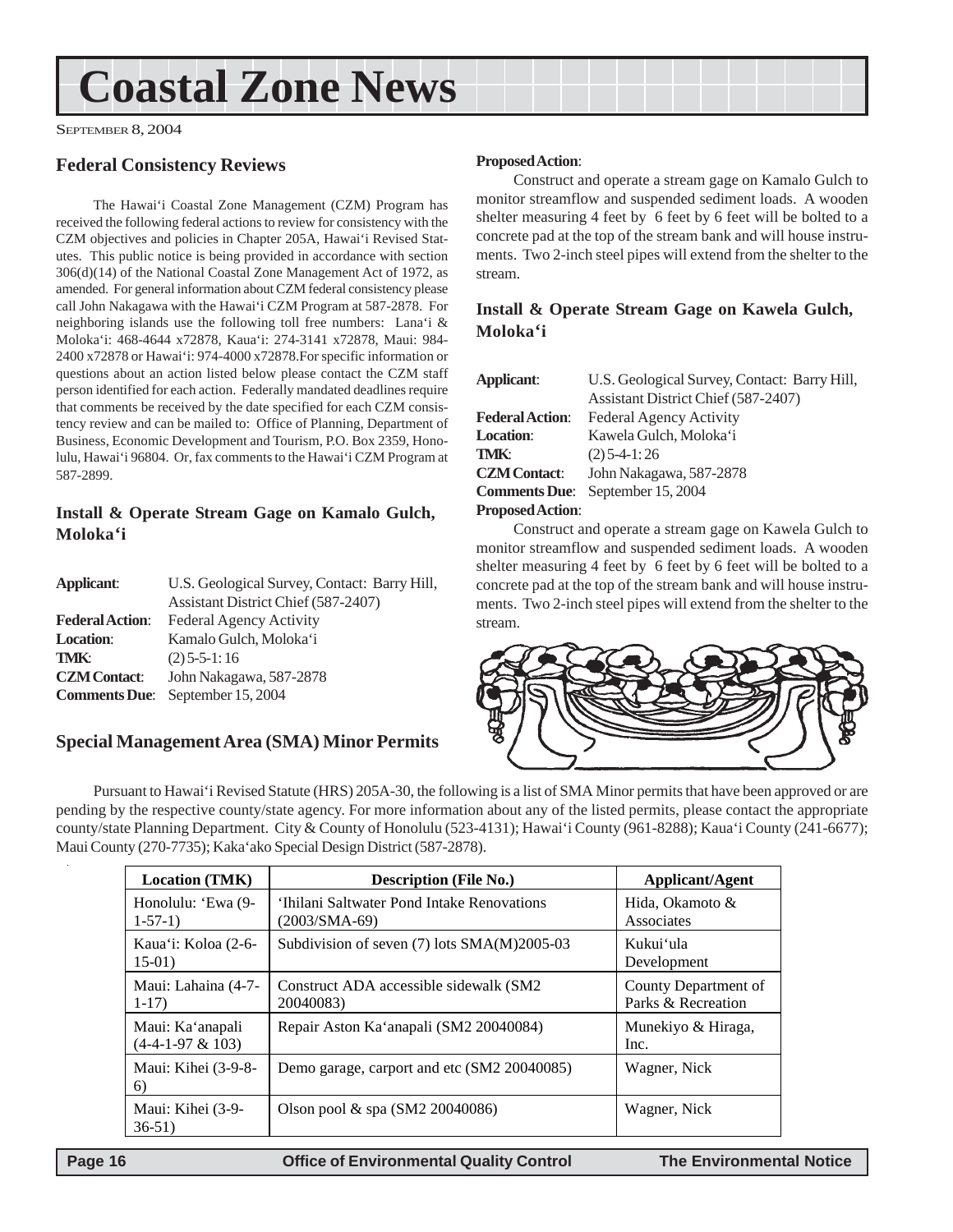<span id="page-16-0"></span>

SEPTEMBER 8, 2004

#### **Special Management Area Documents (Chapter 25, Revised Ordinances of Honolulu)**

Since SMA-only (Chapter 25, ROH) documents do not trigger the EIS law as articulated in Chapter 343, Hawai'i Revised Statutes, as of September 1, 2001, OEQC no longer reviews these documents for completeness or adequacy. However, OEQC will continue to provide notice of these projects as a public service. Questions regarding the adequacy, completeness and availability of these documents should be addressed directly to the county contact listed below.

### **Schrader SMP and 6-unit Cluster Housing Development ("***He'eia Kai Cluster***"), Kane'ohe**

The applicant (Ralph A. Schrader, 47-407 Kamehameha Highway, Kane'ohe) proposes to develop a 6-unit cluster housing project on 2 residential lots (total of 39,107 square feet) in Kahalu'u, one of which is a shoreline lot fronting Kane'ohe Bay. The 2 lots will later be consolidated through DPP subdivision action. The site is subject to a 5-foot road-widening setback.

The project consists of: one 2,195-square foot single-family dwelling (3 bedrooms, 2-1/2 bathrooms); three 2,322-square foot single-family dwellings (4 bedrooms, 3 bathrooms); and, two 2,537-square foot singlefamily dwellings (4 bedrooms, 3 bathrooms). All dwellings are 2 stories, and each has an attached 2-car garage. Five visi-



tor parking spaces will be provided. According to the applicant, the elevation of Kamehameha Highway is at 38 feet (msl) and the lower portion of the site is at elevation 8 feet (msl). A 20-foot wide concrete driveway (with a 19 percent slope) will provide access from the highway. Retaining walls will be used along the sides of the driveway. All existing structures will be demolished with the exception of a boathouse. The boathouse will be repaired and will remain as a project amenity. It is not a dwelling unit. The shoreline setback area will be landscaped. The applicant has not provided a certified shoreline survey drawing, so it is not yet known if a shoreline setback variance will be required. A certified shoreline survey must be provided prior to the final document. Please contact Pamela Davis at 523-4807 for additional information.

#### **Anahulu Centre, Hale'iwa**

The applicant (Julia Simone, 66-030 Kamehameha Highway, Hale'iwa) proposes to construct a new 3-story commercial office building at the old Hawaii Thrift and Loan (Bishop Bank) Building in Hale'iwa. The new building would be constructed behind the existing building, which will be retained. The new

building would have a partially excavated (3 feet) parking area under the 2 floors of office space. The new building will require the installation of an individual wastewater system (IWS). Additional landscaping and the repainting, roofing and minor repairs to the existing building are proposed. The entire site is located within the



Special Management Area and therefore requires the approval of a SMA Use Permit from the Honolulu City Council. The proposed building, located in the B-1 Neighborhood Business District, also exceeds the 30-foot height limit and will require a Zoning Height Variance from the Department of Planning and Permitting. The site is also in the Hale'iwa Special Design District and will require the approval of a Major Special District (SDD) permit. The total cost of the proposed project is estimated at \$800,000. For details, contact Steve Tagawa at 523-4817.

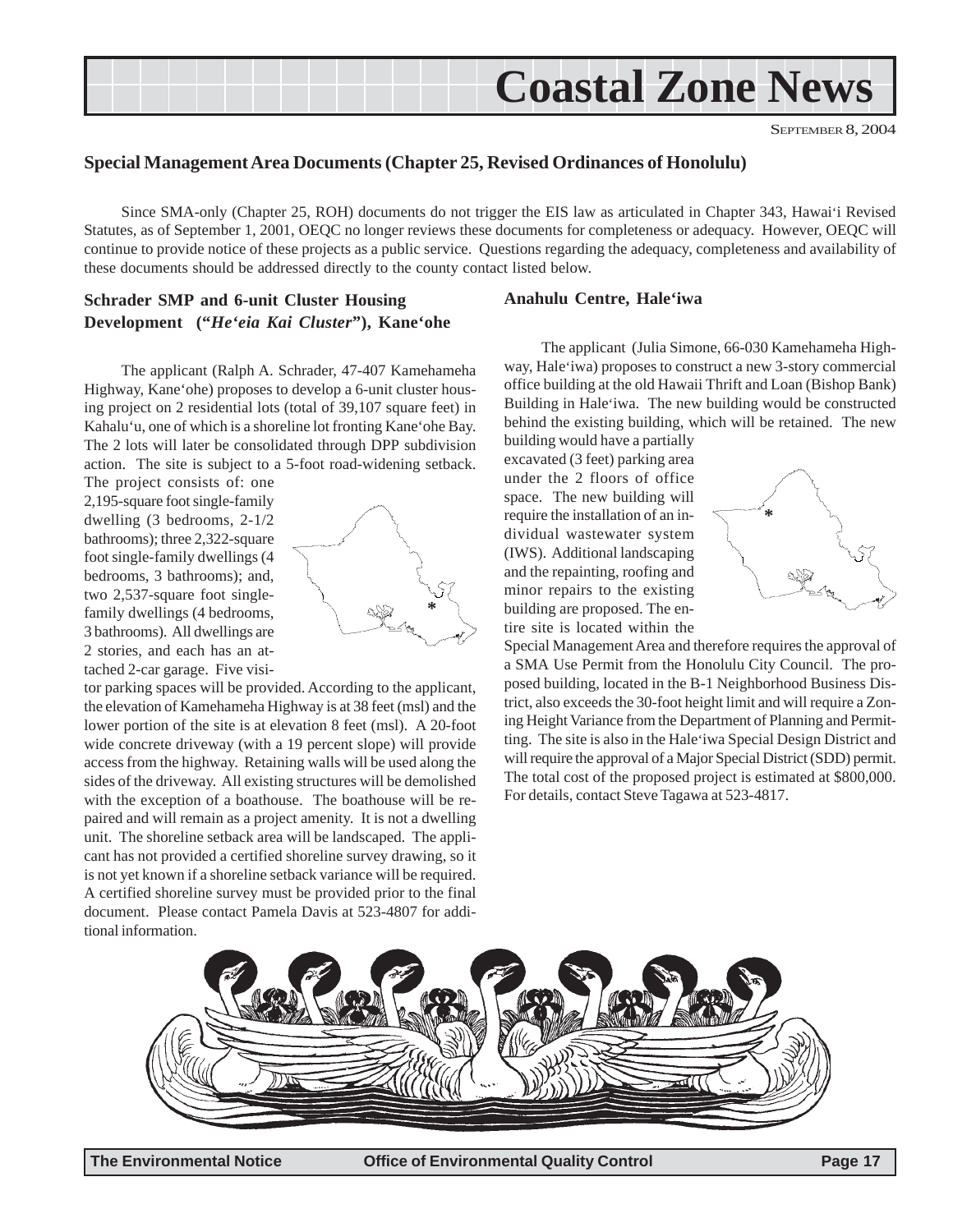# **Environmental Tip**

SEPTEMBER 8, 2004

### **"***Ua mau ke 'ea o ka 'aina i ka pono*" **29** adjective used to qualify a



#### **Across**

- **3** *Aleurites mollucana* (Hawaiian)
- **5** active volcano on Hawai'i
- **6** French engineer (1803-1858) who formulated a law (named after him) that relates groundwater discharge, hydraulic conductivity, length of the flow path, area through which flow is occurring, and difference in elevation of ground water levels
- **8** leaves of the *Pandanus* spp. (Hawaiian)
- **11** What section 11-200-7, Hawaii Administrative Rules prohibits
- 15 that portion of vegetation that first intercepts solar radiation
- **17** determination by an agency that an environmental assessment is not needed
- 19 acronym for federal law governing native remains
- 21 teacher or source (Hawaiian)<br>23 Ervthrina tree (Hawaiian)
- 23 *Erythrina* tree (Hawaiian)<br>25 *COCONG* (Hawaiian)
- **2 5** coconut (Hawaiian)
- **2 6** name of the rain in Manoa valley (Hawaiian)
- naturally occurring organism found natural in an area, but also in other areas
- **3 0** any individual, partnership, firm, association, trust, estate, private corporation, or other legal entity other than an agency
- **3 2** a measure of the water storage capacity of any subsurface material usually expressed in percent pore space
- **3 7** *Cordyline terminalis* (Hawaiian)
- **3 9** any person who, pursuant to statute, ordinance, or rule, officially requests approval from an agency for an action.
- **4 0** Native Hawaiian duck (*Anas wyvilliana*) found mostly on Kaua'i in montane stream habitat
- **4 4** adjective describing small bodies of water located near the ocean with no surface connection but with measurable salinity and tidal rhythms
- **4 5** any program or project to be initiated by an agency or applicant
- **4 7** pass in the Wai'anae Range that allows direct vehicular access from Nanakuli to Wahiawa
- **4 8** sedimentary material deposited on land surface by streams **4 9** a wahipana of the Ka'u district
- consisting of a deep water hole inland from Ka Lae (South Point)
- **5 0** current acronym for the periodic bulletin required by Section 343-3, HRS

**5 1** any department, office, board, or commission of the state or county government which is part of the executive branch of that government

#### **Down**

| 1  | the status or role of an organism in its environment          |
|----|---------------------------------------------------------------|
| 2  | screwpine of the genus <i>Pandanus</i> (Hawaiian)             |
| 4  | a bird of prev                                                |
| 5  | tuber ( <i>Colocasia esculenta</i> ) used as Hawaiian staple  |
| 7  | Hawaiian name for dragonflies ( <i>Megalagrion</i> spp.)      |
| Q  | adjective used to qualify an organism having two different    |
|    | alleles (alternate forms of a gene) controlling a particular  |
|    | feature                                                       |
| 10 | adjective used to qualify an organism having two same alleles |
|    | (alternate forms of a gene) controlling a particular feature  |
| 12 | genus of 'ohi'a (Latin)                                       |
| 13 | any change in the original genetic information encoded in a   |
|    | gene; or the creation of a new allelic form of a gene         |
| 14 | geological term for topography consisting of irregular spines |
|    | and intervening hollows with a vertical relief of several     |